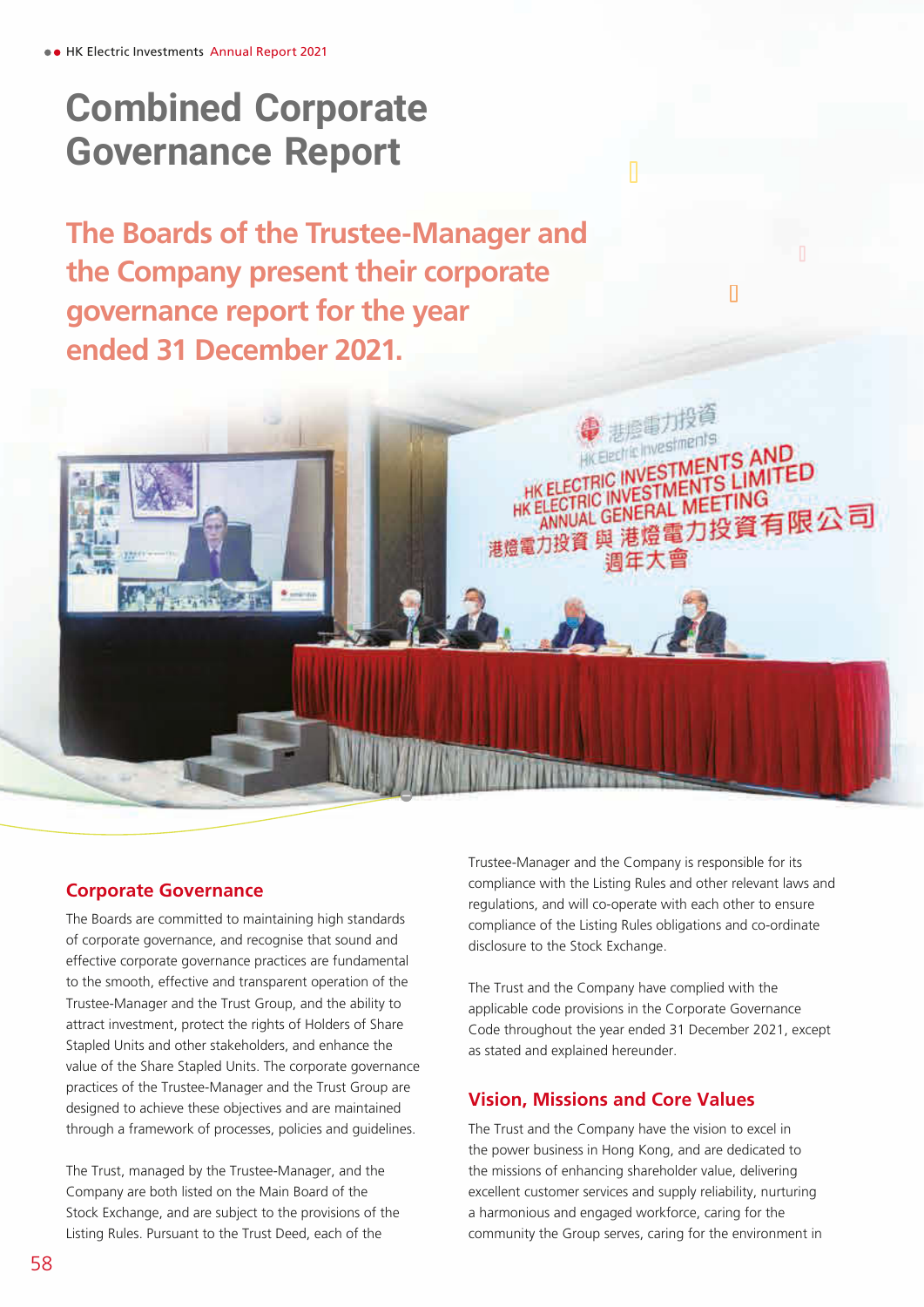

all activities of the Group and driving efficiency in the Group's operations. Guided by the four core values – pursuit of excellence, integrity, respect and trust, and caring – the Group is committed to operating its business lawfully, ethically and responsibly.

The Boards are committed to ensuring the long-term sustainability of the Group's business and have formulated the Sustainability Policy, which is published on the Company's website, to set out the sustainability approach for its operations.

Under the leadership of the Boards, the Trustee-Manager and the Company instill these vision, missions, core values and sustainability approach in our staff and stakeholders while integrating them into the Group's day-to-day operations. Information on the Trust Group's performance and the basis on which the Trustee-Manager and the Company generate value over the longer term and the strategy for delivering the above vision and missions are set out in the Chairman's Statement on pages 6 to 8, the Long-term Development Strategy on page 9 and the CEO's Report on pages 14 to 39 of the Annual Report.

## **Boards of Directors**

Each of the Trustee-Manager Board and the Company Board, led by the Chairman and comprising the same individuals, is collectively responsible for the management and operations of the Trustee-Manager and the Company respectively. Their responsibilities include approval and monitoring of strategies and policies, approval of annual budgets and business plans, evaluation of the performance, and oversight of the management. Management, led by the Chief Executive Officer, is responsible for the day-to-day operations of the Group. The senior management of the Trust Group, comprising the Executive Directors, is accountable to the Boards, and ultimately to the Holders of Share Stapled Units.

Directors at all times have full and timely access to information of the Trust Group, including board papers and related materials. A financial summary outlining the Group's financial position and performance and containing the actual and budgeted results from different operations, with major variances explained, is sent to Directors each month for their review.

Each Director has independent access to the management team for information on the Trust Group and unrestricted access to the advice and services of the Company Secretary on governance matters and board procedures. There is a procedure for Directors to seek independent professional advice whenever deemed necessary by them at the expense of the Trustee-Manager or the Company, as appropriate.

The Trustee-Manager and the Company have arranged insurance coverage in respect of directors' liability for all **Directors** 

The Boards currently comprise five Executive Directors, six Non-executive Directors and seven Independent Non-executive Directors. Their names and biographical information are set out in the Boards of Directors and Management Team on pages 48 to 54 of the Annual Report. An updated list of Directors containing their biographical information is maintained on the website of the Company. The names of all Directors and their role and function are posted on the website of HKEX.

#### **Board Proceedings**

The Trustee-Manager Board and the Company Board hold meetings on a combined basis. There are four regular meetings each year at approximately quarterly intervals and additional meetings will be held when warranted. Regular meetings are scheduled during the last quarter of the preceding year providing Directors with adequate time to plan their schedules to attend. The Directors may attend meetings in person, by telephone or other electronic means or by their alternate directors in accordance with the articles of association of the Trustee-Manager and the Company. Throughout the year, the Directors also consider and approve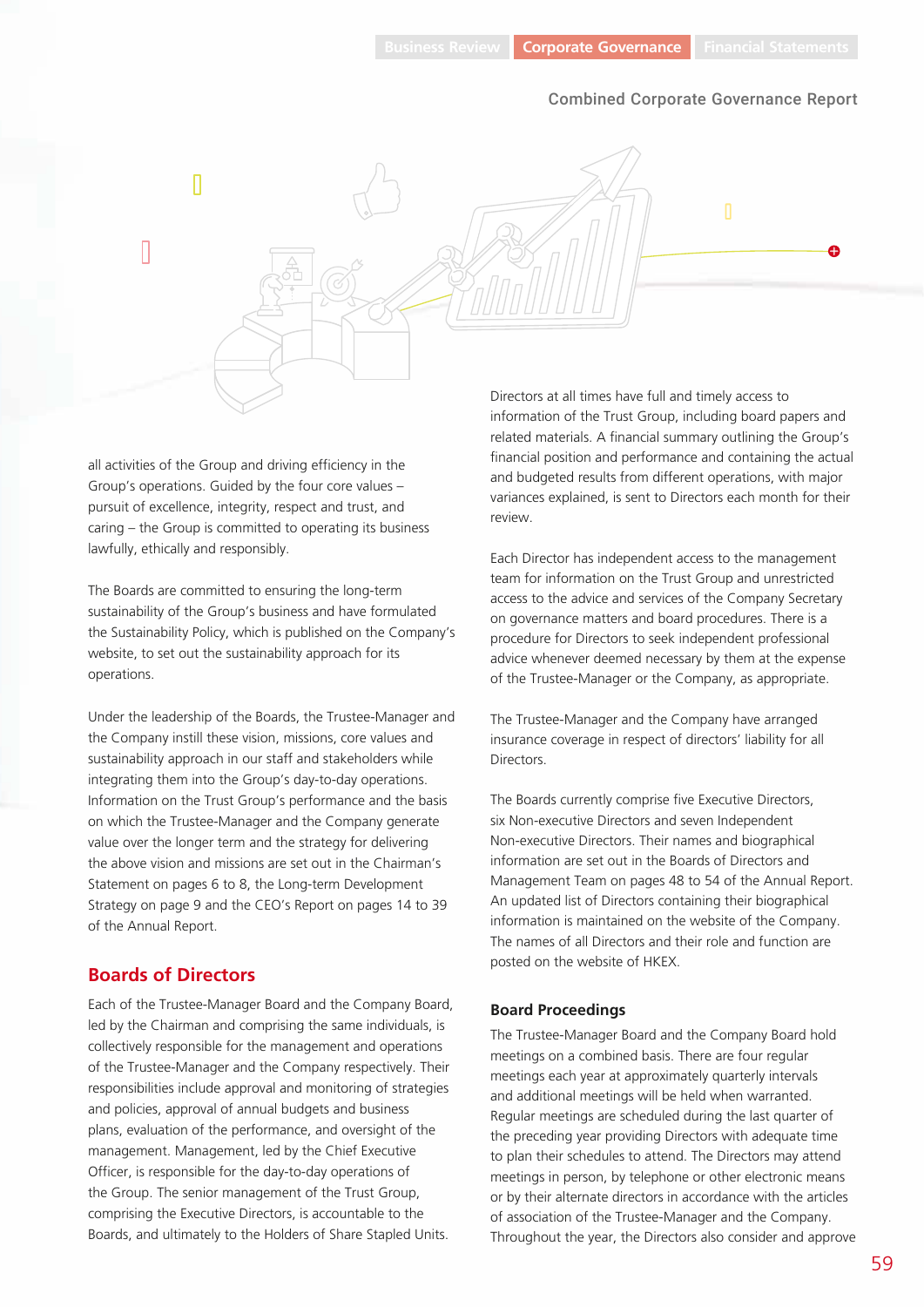matters by way of written resolutions, which are circulated to Directors together with explanatory briefings from the Chief Executive Officer or the Company Secretary as required. Directors are required to declare their interests, if any, in the matters to be considered by them during board meetings and in the circular resolutions.

Directors receive at least fourteen days prior written notice of a regular meeting and may propose matters for discussion to be included in the agenda. An agenda with supporting board papers is sent to the Directors no less than three days prior to a regular meeting. The Company Secretary assists the Chairman in seeing that Directors receive adequate information on each matter set out in the agenda for informed decisions and acts as co-ordinator for management in providing clarification sought by Directors.

The minutes of Board meetings are prepared by the Company Secretary with details of the decisions reached, any concerns raised and dissenting views expressed. The draft minutes are sent to all Directors for their comments. The final minutes are kept by the Company Secretary and available for inspection by Directors. Copies are sent to Directors for their records within a reasonable time after each meeting. This arrangement also applies to meetings of the board committees.

## **Appointment and re-election**

Pursuant to the Trust Deed and the Company's articles of association, any director appointed by the Company Board either to fill a casual vacancy or as an addition shall also be appointed a director of the Trustee-Manager.

All Directors have been appointed on annual twelve-month basis (save for the initial period which is for a period up to 31 December in the year of appointment), subject to retirement from office by rotation and re-election at the annual general meeting once every three years pursuant to the Trust Deed and the articles of association of the Company. Any Director appointed to fill the casual vacancy shall hold office only until the next following general meeting and in the case of an addition, until the next following annual general meeting, and shall be eligible for re-election at that meeting.

Directors retiring by rotation at the forthcoming annual general meeting are Mr. Fok Kin Ning, Canning, Mr. Chen Daobiao, Mr. Duan Guangming, Mr. Deven Arvind Karnik and Mr. Ralph Raymond Shea. Ms. Koh Poh Wah, who was appointed as a Director subsequent to the last annual general meeting, will also retire at the forthcoming annual general meeting. Save for Mr. Shea who is not seeking re-election due to retirement, the other retiring Directors offer themselves for re-election. Information relating to these Directors required to be disclosed under the Listing Rules is contained in the circular to be despatched to Holders of Share Stapled Units together with this Annual Report.

None of the Directors has a service contract which is not determinable by the Trustee-Manager or the Company within one year without payment of compensation (other than statutory compensation).

#### **Nomination and Diversity**

The Trustee-Manager and the Company recognise the importance of having qualified and competent Directors that possess a balance of skill set, experience, expertise and diversity of perspectives appropriate for the strategies of the Trustee-Manager and the Company, which can enhance decision-making capability and the overall effectiveness of the Boards to achieve corporate strategy as well as promote shareholder value.

The full Boards are ultimately responsible for reviewing the structure, size, diversity profile and skills matrix of the Boards, appointment of new Directors and succession plan for Directors. They have delegated their responsibility to the Nomination Committee of the Company, and established the Director Nomination Policy and the Board Diversity Policy, which are published on the Company's website, to provide guidance on the approach and procedure for these processes. As provided in these policies, appointment to the Boards should be based on merit and attributes that the selected candidate will bring to the Boards with an aim to build an effective and complementary board with the skills, experience, expertise and diversity of perspectives appropriate for the Group's businesses, and taking into consideration the benefits of various aspects of diversity, including gender, age,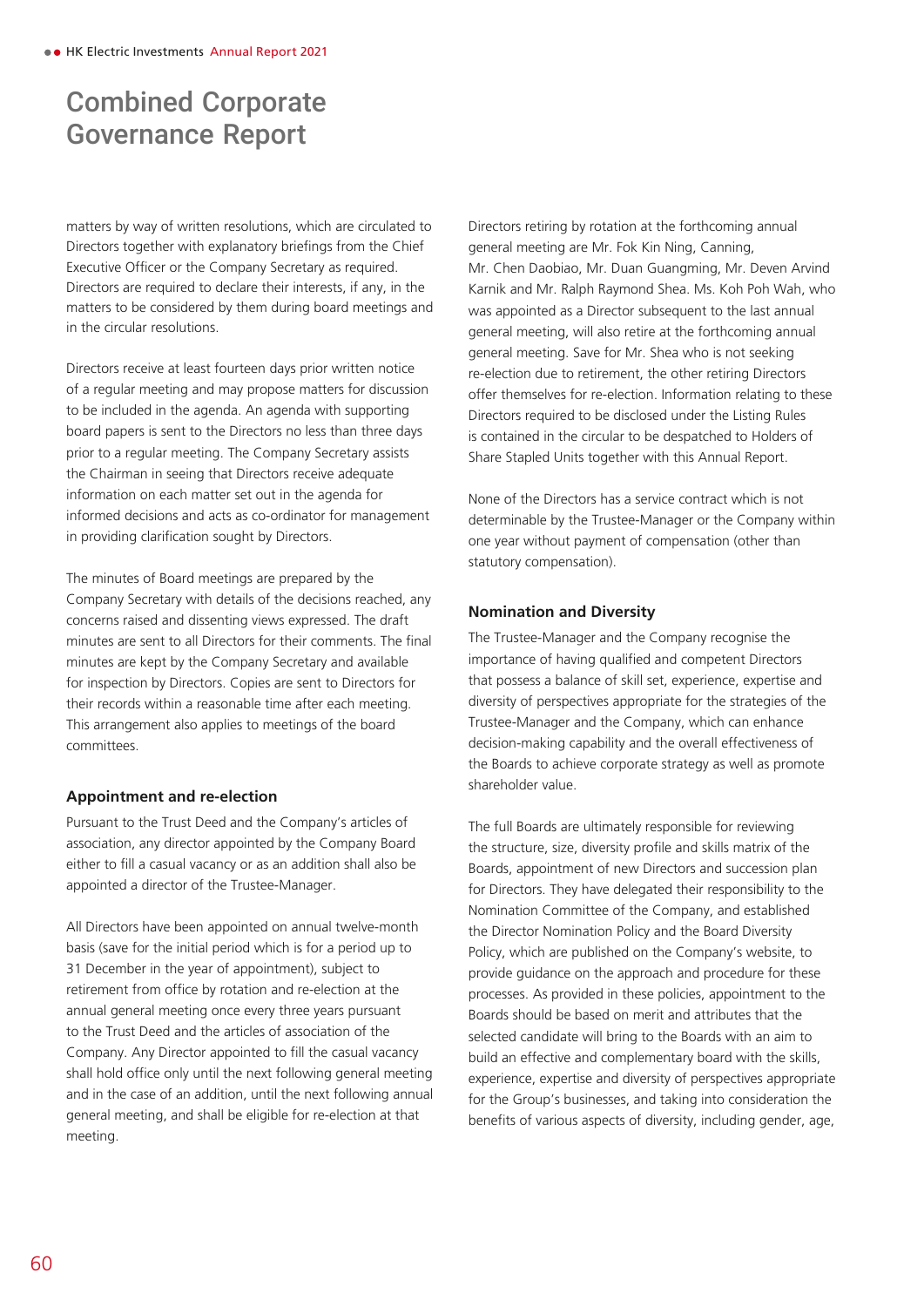ethnicity, cultural and education background, professional experience and qualifications and other factors that may be relevant from time to time. The Nomination Committee of the Company will consider and make recommendations to the Company Board on the appointment of additional, replacement or re-electing directors based on these factors, and where an additional or replacement Directors is required, deploy multiple channels for identifying suitable candidates, including referral from Directors, Holders of Share Stapled Units, management, advisors and external executive search firms. Holders of Share Stapled Units may nominate a person other than a retiring Director to stand for election as a Director at a general meeting in accordance with article 16.5 of the Company's articles of association, the procedures for which are posted on the Company's website.

During the year, the Boards are pleased to welcome a female Independent Non-executive Director in joining them on 13 May 2021, and will continue to embrace gender diversity of Directors.



The diversity profile of the Boards as at 31 December 2021 is as follows: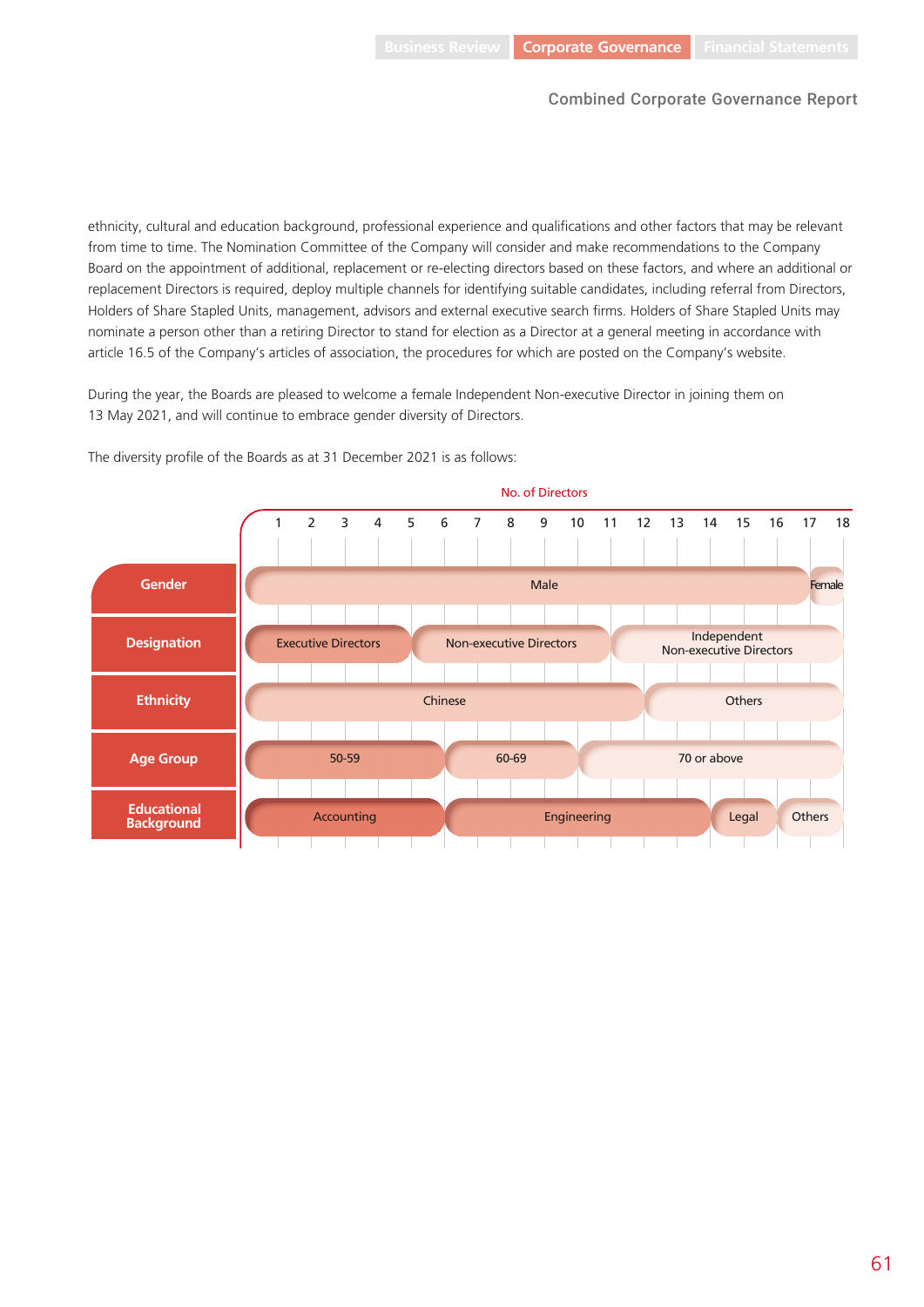## **Directors' Time and Other Commitment**

During 2021, the number of board and committee meetings and the attendance of each Director at these meetings and the annual general meeting are as follows:

|                                            |                                 | Company                                      |                                             |                                                  |                                                |                                                                                                       | <b>Trustee-Manager</b>          |                                                     |                                                                                                       |                                                             |
|--------------------------------------------|---------------------------------|----------------------------------------------|---------------------------------------------|--------------------------------------------------|------------------------------------------------|-------------------------------------------------------------------------------------------------------|---------------------------------|-----------------------------------------------------|-------------------------------------------------------------------------------------------------------|-------------------------------------------------------------|
| <b>Directors</b>                           | <b>Board</b><br><b>Meetings</b> | Audit<br><b>Committee</b><br><b>Meetings</b> | Remuneration<br>Committee<br><b>Meeting</b> | <b>Nomination</b><br>Committee<br><b>Meeting</b> | Sustainability<br>Committee<br><b>Meetings</b> | <b>Meetings</b><br>between<br><b>Chairman and</b><br>Independent<br>Non-executive<br><b>Directors</b> | <b>Board</b><br><b>Meetings</b> | <b>Audit</b><br><b>Committee</b><br><b>Meetings</b> | <b>Meetings</b><br>between<br><b>Chairman and</b><br>Independent<br>Non-executive<br><b>Directors</b> | <b>Combined</b><br>2021 Annual<br>General<br><b>Meeting</b> |
| <b>Executive Directors</b>                 |                                 |                                              |                                             |                                                  |                                                |                                                                                                       |                                 |                                                     |                                                                                                       |                                                             |
| Fok Kin Ning, Canning                      | 4/4                             |                                              | 1/1                                         |                                                  |                                                | 3/3                                                                                                   | 4/4                             |                                                     | 3/3                                                                                                   | $\sqrt{}$                                                   |
| (Chairman)                                 |                                 |                                              |                                             |                                                  |                                                |                                                                                                       |                                 |                                                     |                                                                                                       |                                                             |
| Wan Chi Tin                                | 4/4                             |                                              |                                             |                                                  | 2/2                                            |                                                                                                       | 4/4                             |                                                     |                                                                                                       | $\sqrt{}$                                                   |
| (Chief Executive Officer)                  |                                 |                                              |                                             |                                                  |                                                |                                                                                                       |                                 |                                                     |                                                                                                       |                                                             |
| Chan Loi Shun                              | 4/4                             |                                              |                                             |                                                  |                                                |                                                                                                       | 4/4                             |                                                     |                                                                                                       | V                                                           |
| Cheng Cho Ying, Francis                    | 4/4                             |                                              |                                             | $\overline{a}$                                   | 2/2                                            |                                                                                                       | 4/4                             |                                                     |                                                                                                       | $\sqrt{ }$                                                  |
| Chen Daobiao                               | 4/4                             |                                              |                                             | $\equiv$                                         | $\overline{a}$                                 |                                                                                                       | 4/4                             |                                                     |                                                                                                       | $\sqrt{ }$                                                  |
| <b>Non-executive Directors</b>             |                                 |                                              |                                             |                                                  |                                                |                                                                                                       |                                 |                                                     |                                                                                                       |                                                             |
| Victor T K Li                              | 3/4                             |                                              |                                             | 1/1                                              |                                                |                                                                                                       | 3/4                             |                                                     |                                                                                                       | $\sqrt{\phantom{a}}$                                        |
| (Deputy Chairman)                          |                                 |                                              |                                             |                                                  |                                                |                                                                                                       |                                 |                                                     |                                                                                                       |                                                             |
| Fahad Hamad A H Al-Mohannadi               | 3/4                             | $\overline{a}$                               |                                             |                                                  |                                                |                                                                                                       | 3/4                             |                                                     |                                                                                                       | $\mathsf X$                                                 |
| Ronald Joseph Arculli                      | 4/4                             | 4/4                                          |                                             |                                                  |                                                |                                                                                                       | 4/4                             | 4/4                                                 |                                                                                                       | $\sqrt{ }$                                                  |
| Duan Guangming                             | 4/4                             | $\overline{a}$                               |                                             |                                                  |                                                |                                                                                                       | 4/4                             | $\overline{\phantom{a}}$                            |                                                                                                       | V                                                           |
| Deven Arvind Karnik                        | 4/4                             |                                              |                                             |                                                  |                                                | $\overline{a}$                                                                                        | 4/4                             |                                                     |                                                                                                       |                                                             |
| Zhu Guangchao                              | 4/4                             | $\qquad \qquad -$                            | $\overline{a}$                              | $\overline{a}$                                   | $\overline{a}$                                 | $\overline{a}$                                                                                        | 4/4                             | L,                                                  | $\overline{a}$                                                                                        | $\sqrt{\phantom{a}}$                                        |
| <b>Independent Non-executive Directors</b> |                                 |                                              |                                             |                                                  |                                                |                                                                                                       |                                 |                                                     |                                                                                                       |                                                             |
| Fong Chi Wai, Alex                         | 4/4                             | $\overline{a}$                               | 1/1                                         |                                                  | 2/2                                            | 3/3                                                                                                   | 4/4                             |                                                     | 3/3                                                                                                   | $\sqrt{ }$                                                  |
| Koh Poh Wah                                | 2/2                             | 2/2                                          |                                             |                                                  |                                                | 1/1                                                                                                   | 2/2                             | 2/2                                                 | 1/1                                                                                                   |                                                             |
| (Appointed on 13 May 2021)                 |                                 |                                              |                                             |                                                  |                                                |                                                                                                       |                                 |                                                     |                                                                                                       |                                                             |
| Kwan Kai Cheong                            | 3/4                             | $\overline{a}$                               |                                             |                                                  |                                                | 2/3                                                                                                   | 3/4                             | $\overline{\phantom{a}}$                            | 2/3                                                                                                   | V                                                           |
| Lee Lan Yee, Francis                       | 4/4                             | 4/4                                          | $\overline{a}$                              | 1/1                                              | $\overline{a}$                                 | 3/3                                                                                                   | 4/4                             | 4/4                                                 | 3/3                                                                                                   | V                                                           |
| George Colin Magnus                        | 4/4                             | $\overline{\phantom{a}}$                     | $\overline{\phantom{a}}$                    |                                                  |                                                | 3/3                                                                                                   | 4/4                             | $\overline{\phantom{m}}$                            | 3/3                                                                                                   | V                                                           |
| Donald Jeffrey Roberts                     | 4/4                             | 4/4                                          | 1/1                                         | $\overline{a}$                                   |                                                | 3/3                                                                                                   | 4/4                             | 4/4                                                 | 3/3                                                                                                   |                                                             |
| Ralph Raymond Shea                         | 3/4                             | $\overline{\phantom{0}}$                     | $\overline{a}$                              | 1/1                                              |                                                | 2/3                                                                                                   | 3/4                             | $\overline{\phantom{a}}$                            | 2/3                                                                                                   | V                                                           |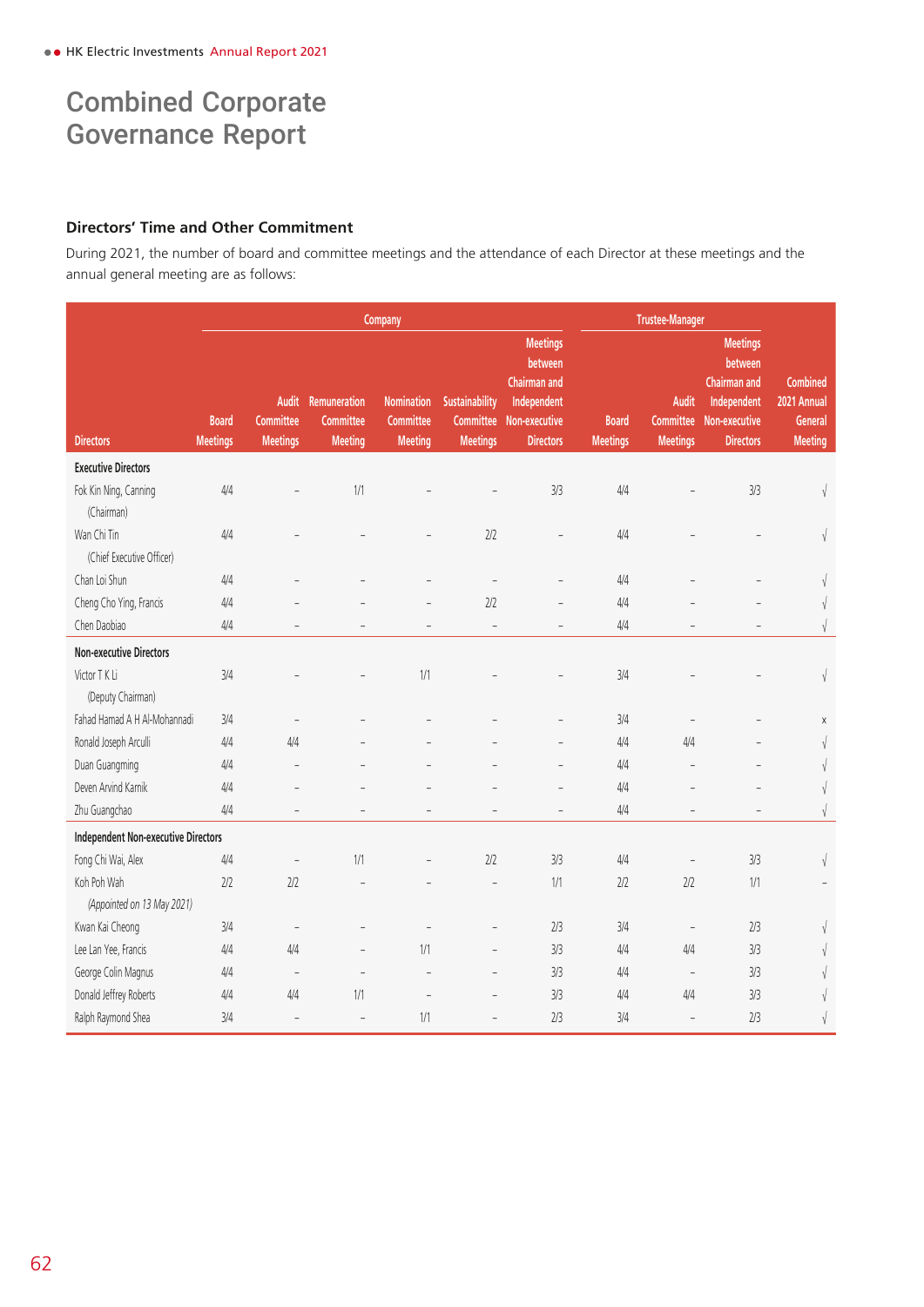The Directors have each confirmed that he/she has made contributions to the Trust Group that are commensurate with his/her role and board responsibilities, devoted sufficient time and attention to the affairs of the Trust Group, and disclosed their offices held in other public companies and organisations and updated the Company on any subsequent changes in a timely manner.

## **Independence**

The Boards must be satisfied that an Independent Non-executive Director does not have any material relationship with the Trust Group. They are guided by the criteria of independence as set out in the Listing Rules in determining the independence of Independent Non-executive **Directors** 

All Independent Non-executive Directors have each provided a confirmation of his/her independence (which also covers his/her immediate family members) to the Trustee-Manager and the Company for the financial year 2021 pursuant to Rule 3.13 of the Listing Rules. The Boards continue to consider them to be independent.

## **Directors' Interests in Competing Business**

None of the Directors is interested in any businesses apart from the Group's business which competes or is likely to compete, either directly or indirectly, with the Group's business in the generation, transmission, distribution and supply of electricity in Hong Kong.

## **Directors' Training**

The Company Secretary updates Directors on the latest developments and changes to the Listing Rules and the applicable legal and regulatory requirements necessary in discharging their duties. The Company also arranges and provides continuous professional development training and relevant materials to Directors to help ensure they are apprised of the latest changes in the commercial, legal and regulatory environment in which the Trust Group conducts its business and to refresh their knowledge and skills on the roles, functions and duties of a listed company director. Directors attend external forums or briefing sessions, or complete courses organised by professional bodies on relevant topics from time to time, which count towards their continuous professional development training.

Directors have provided to the Company their records of continuous professional development training during 2021, and they have participated in the following training activities:

- 1. Reading materials and e-trainings on directors' duties, compliance issues for listed companies and/or legal and regulatory requirements
- 2. Reading materials on corporate governance, risk management and internal control
- 3. Reading materials, e-trainings and seminars on sustainability

| <b>Directors</b>                           | 2 | 3 |
|--------------------------------------------|---|---|
| <b>Executive Directors</b>                 |   |   |
| Fok Kin Ning, Canning                      |   |   |
| Wan Chi Tin                                |   |   |
| Chan Loi Shun                              |   |   |
| Chen Daobiao                               |   |   |
| Cheng Cho Ying, Francis                    |   |   |
| <b>Non-executive Directors</b>             |   |   |
| Victor T K Li                              |   |   |
| Fahad Hamad A H Al-Mohannadi               |   |   |
| Ronald Joseph Arculli                      |   |   |
| Duan Guangming                             |   |   |
| Deven Arvind Karnik                        |   |   |
| Zhu Guangchao                              |   |   |
| <b>Independent Non-executive Directors</b> |   |   |
| Fong Chi Wai, Alex                         |   |   |
| Koh Poh Wah (Appointed on 13 May 2021)     |   |   |
| Kwan Kai Cheong                            |   |   |
| Lee Lan Yee, Francis                       |   |   |
| George Colin Magnus                        |   |   |
| Donald Jeffrey Roberts                     |   |   |
| Ralph Raymond Shea                         |   |   |

For newly appointed Directors, the Company offers briefings and a package of orientation materials on the operations and businesses of the Group, together with information relating to duties and responsibilities of directors under statutory regulations and the Listing Rules. Such briefings and materials were provided to Ms. Koh Poh Wah who was appointed as an Independent Non-executive Director during the year.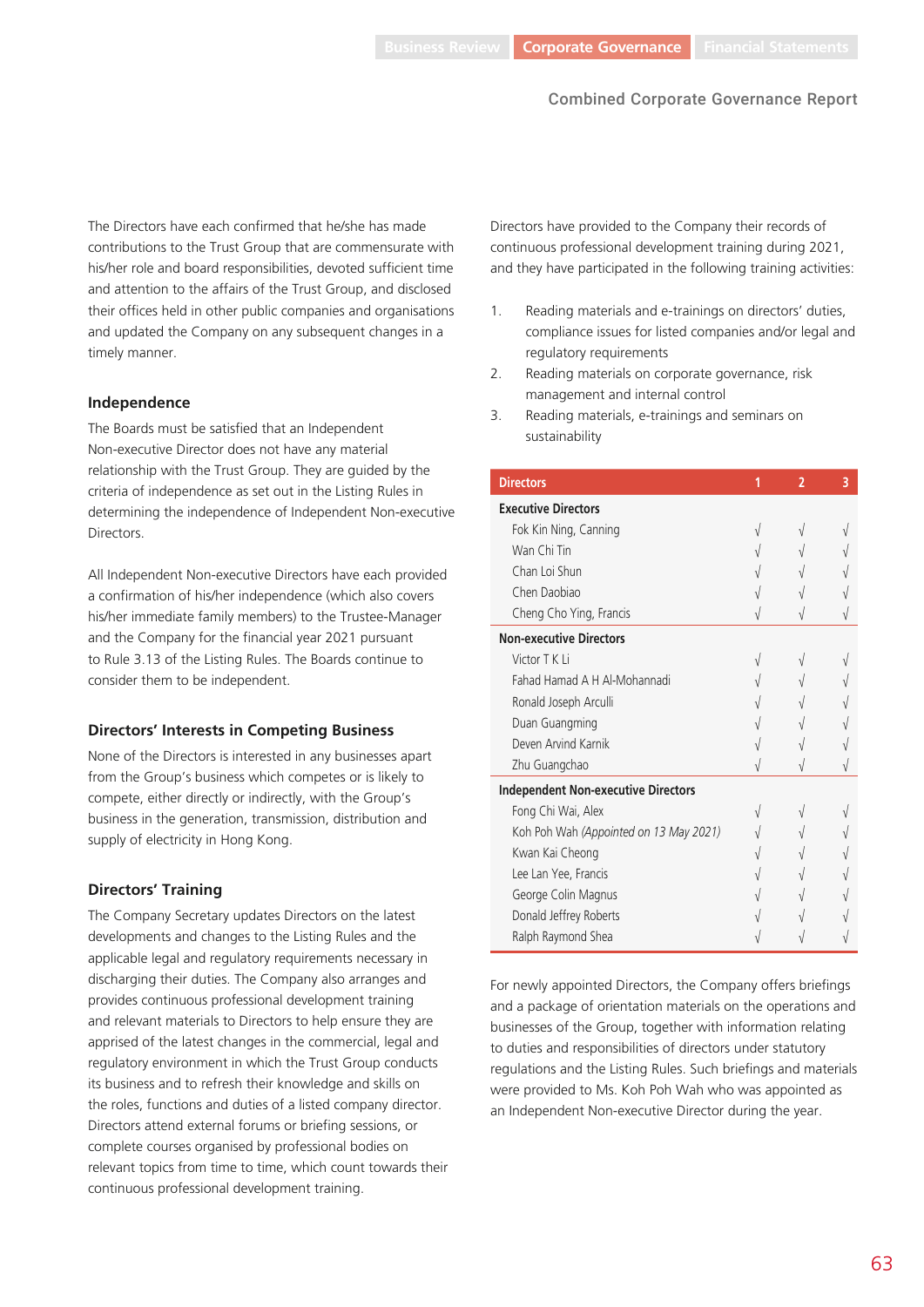## **Directors' Securities Transactions**

The Trustee-Manager and the Company have established the Policy on Inside Information and Securities Dealing to explain the meaning of inside information and the illegality of insider dealing, set out the restrictions in securities dealing, and establish preventive controls and reporting mechanism applicable to confidential or unpublished inside information in relation to the Trust Group and its securities.

As stated in the policy, the Boards have adopted the Model Code as their code of conduct regulating directors' securities transactions. In addition, senior managers, and other nominated managers and staff who, because of their respective positions in the Company, are likely to be in possession of inside information regarding the Trust Group and its securities, are also required to comply with the Model Code. Reminders are sent during the year to these individuals on prohibitions against dealing in the securities of the Trust and the Company during the "blackout period" specified in the Model Code.

All Directors have confirmed, following specific enquiry, that they have complied with the Model Code throughout the year ended 31 December 2021.

## **Directors' Responsibility for Financial Reporting and Disclosure**

## *Annual and Interim Reports and Financial Statements*

The Directors acknowledge their responsibility to prepare financial statements for each half and full financial year which give a true and fair view of the state of affairs of the Trust Group, the Group and the Trustee-Manager, as appropriate. The interim and annual results of the Trust Group, the Group and the Trustee-Manager are published in a timely manner within two months and three months respectively after the end of the relevant periods.

## *Accounting Policies*

The Directors consider that in preparing financial statements, the Trustee-Manager and the Company ensure statutory requirements are met, apply appropriate accounting policies that are consistently adopted, and make judgments and estimates that are reasonable and prudent in accordance with the applicable accounting standards.

## *Accounting Records*

The Directors are responsible for ensuring the Trustee-Manager and the Group, as appropriate, keep proper accounting records which disclose at any time the respective financial position of the Trust Group, the Group and the Trustee-Manager from which the respective financial statements of the Trust Group, the Group and the Trustee-Manager could be prepared in accordance with statutory requirements and the appropriate accounting policies.

#### *Safeguarding Assets*

The Directors are responsible for taking all reasonable and necessary steps to safeguard the assets of the Trust, the Trustee-Manager and the Group, as appropriate, and to prevent and detect fraud and other irregularities within the Trustee-Manager and the Trust Group.

#### *Going Concern*

The Directors consider that each of the Trustee-Manager and the Group has adequate resources to continue in operational existence for the foreseeable future and are not aware of material uncertainties relating to events or conditions that may cast significant doubt upon each of their abilities to continue as going concerns. The financial statements of the Trust Group, the Group and the Trustee-Manager have accordingly been prepared on a going concern basis.

#### *Disclosure*

The Directors are aware of the applicable requirements under the Listing Rules and statutory regulations with regard to the timely and proper disclosure of inside information, announcements and financial disclosures, and authorise their publication as and when required.

## **Chairman and Chief Executive Officer**

The positions of the Chairman and the Chief Executive Officer of the Company are held by separate individuals, and are subject to retirement from their directorship by rotation and re-election once every three years at the annual general meeting. During 2021, the Chairman of the Boards was Mr. Fok Kin Ning, Canning and the Company's Chief Executive Officer was Mr. Wan Chi Tin. The Trustee-Manager does not appoint a Chief Executive Officer due to its specific and limited role to administer the Trust.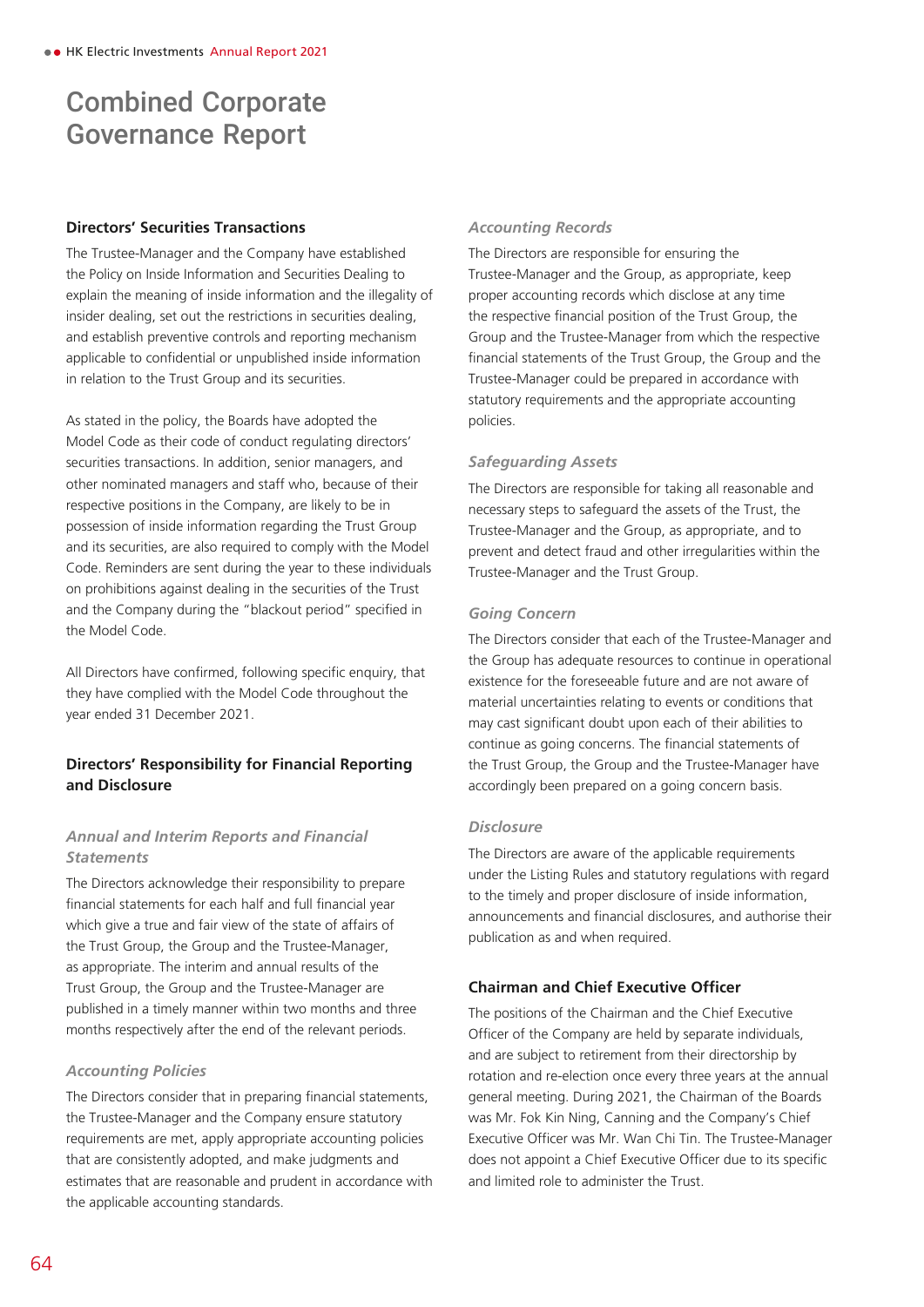The Chairman is responsible for providing leadership to, and overseeing the functioning and effective running of, the Boards to ensure that each Board acts in the best interests of the Trust and the Group, as appropriate. He takes primary responsibility in ensuring that good corporate governance practices and procedures are established, and also acts in an advisory capacity to the Chief Executive Officer in all matters covering the interests and management of the Group.

The Chairman approves board meeting agendas and ensures that meetings of the Boards are planned and conducted effectively and that all Directors are properly briefed on issues arising at board meetings. In addition to board meetings, the Chairman schedules meetings annually with Independent Non-executive Directors, without the presence of other Directors, to encourage them to voice out their independent views and promote an open and constructive dialogue. During the year, the Chairman had three such meetings with the Independent Non-executive Directors to discuss matters relating to the Group and its operations. All Directors, including the Non-executive Directors and the Independent Non-executive Directors, have independent access to the management team and may seek independent professional advice if considered appropriate.

The Chief Executive Officer is responsible for managing the businesses of the Group, attending to the formulation and successful implementation of Group policies and assuming full accountability to the Company Board for all Group operations. He attends to developing strategic operating plans and is directly responsible for maintaining the operational performance of the Group. Working with other Executive Directors and the general managers, the Chief Executive Officer ensures that the funding requirements of the businesses are met and closely monitors the operating and financial results of the businesses against plans and budgets, taking remedial action when necessary. He maintains an ongoing dialogue with the Chairman and all other Directors to keep them informed of all major business development and issues. He is also responsible for building and maintaining an effective team to support him in his role.

## **Directors' Interests and Short Positions in Share Stapled Units, Underlying Share Stapled Units and Debentures**

As at 31 December 2021, the interests or short positions of the Directors and chief executives of the Trustee-Manager and the Company in the SSUs, underlying SSUs and debentures of the Trust and the Company or any of its associated corporations (within the meaning of Part XV of the SFO) which were notified to the Trustee-Manager, the Company and the Stock Exchange pursuant to Divisions 7 and 8 of Part XV of the SFO (including interests and short positions which the Directors and the chief executives of the Trustee-Manager and the Company were deemed or taken to have under such provisions of the SFO), or which were recorded in the register required to be kept pursuant to section 352 of the SFO, or as otherwise notified to the Trustee-Manager, the Company and the Stock Exchange pursuant to the Model Code were as follows:

| <b>Name of Director</b> | <b>Capacity</b>                     | <b>Nature of</b><br><b>Interests</b> | Number of<br><b>SSUs Held</b> | <b>Approximate %</b><br>of Issued SSUs |
|-------------------------|-------------------------------------|--------------------------------------|-------------------------------|----------------------------------------|
| Li Tzar Kuoi, Victor    | Interest of controlled corporations | Corporate                            | 7,870,000<br>(Note 1)         | 0.08%                                  |
| Fok Kin Ning, Canning   | Interest of controlled corporation  | Corporate                            | 2,000,000                     | 0.02%                                  |
| Donald Jeffrey Roberts  | Interests held jointly              | Other                                | (Note 2)<br>1,398,000         | 0.02%                                  |
| Ronald Joseph Arculli   | Interest of controlled corporation  | Corporate                            | (Note 3)<br>502               | $\simeq$ 0%                            |

## **Long Positions in Share Stapled Units**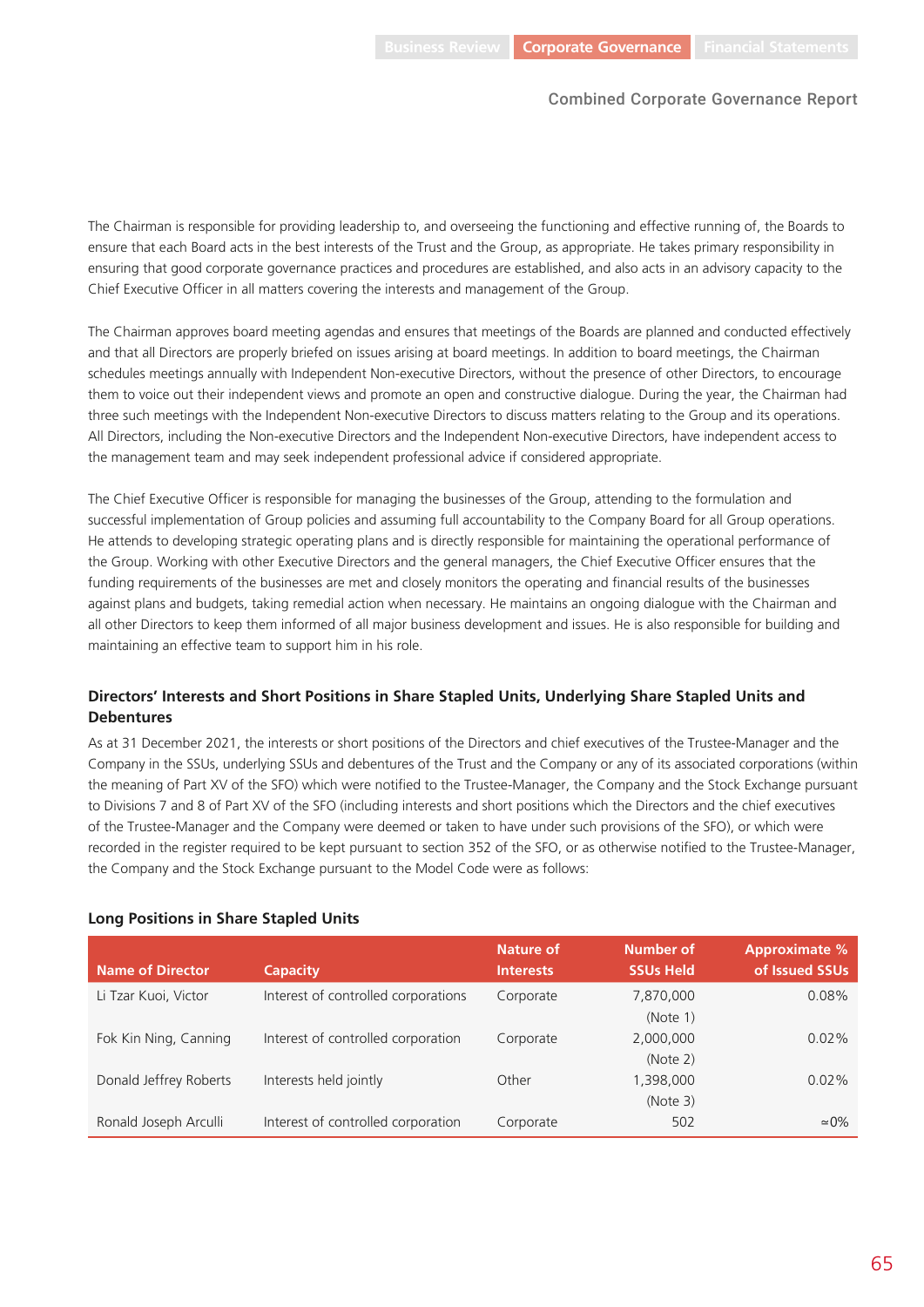#### Notes:

(1) Such SSUs comprise:

- (a) 2,700,000 SSUs held by a wholly-owned subsidiary of Li Ka Shing (Global) Foundation ("LKSGF"). By virtue of the terms of the constituent documents of LKSGF, Mr. Victor T K Li may be regarded as having the ability to exercise or control the exercise of one-third or more of the voting power at general meetings of LKSGF; and
- (b) 5,170,000 SSUs held by Li Ka Shing Foundation Limited ("LKSF"). By virtue of the terms of the constituent documents of LKSF, Mr. Victor T K Li may be regarded as having the ability to exercise or control the exercise of one-third or more of the voting power at general meetings of LKSF.
- (2) Such SSUs are held by a company which is equally owned by Mr. Fok Kin Ning, Canning and his wife.
- (3) Such SSUs are jointly held by Mr. Donald Jeffrey Roberts and his wife.

Save as disclosed above, as at 31 December 2021, none of the Directors or chief executives of the Trustee-Manager and the Company had any interests or short positions in the SSUs, underlying SSUs or debentures of the Trust and the Company or any of its associated corporations (within the meaning of Part XV of the SFO) as recorded in the register required to be kept under section 352 of the SFO, or as otherwise notified to the Trustee-Manager, the Company and the Stock Exchange pursuant to the Model Code.

## **Audit Committees**

Each of the Trustee-Manager Audit Committee and the Company Audit Committee comprises three Independent Non-executive Directors and one Non-executive Director. They are chaired by Mr. Donald Jeffrey Roberts (an Independent Non-executive Director) and the other members are Mr. Ronald Joseph Arculli (a Non-executive Director), Ms. Koh Poh Wah (an Independent Non-executive Director and appointed to the committees since 13 May 2021) and Mr. Lee Lan Yee, Francis (an Independent Non-executive Director). The Trust Deed requires that the memberships of both committees must be the same. None of the committee members is a partner or former partner of the external auditor of the Trust, the Trustee-Manager and the Company.

The Audit Committees report directly to the Trustee-Manager Board and the Company Board, as appropriate, and act as the key representative body for overseeing relations with the external auditor. Their principal responsibilities are to assist the Boards in fulfilling their duties through the review and supervision of financial reporting, the review of financial information, the consideration of issues relating to external auditor and their appointment, the review and the development of corporate governance functions and risk management and internal control systems. The Company Audit Committee also oversees the Company's whistleblowing procedure. Committee members may seek independent professional advice where necessary to discharge their duties. The terms of reference of the Audit Committees are published on the Company's website and HKEX's website.

The Audit Committees held four meetings in 2021. During the meetings, they reviewed and considered matters including the interim and annual results, the interim and annual reports, the quarterly financial highlights, the risk management reports and the assessment and declarations in respect of the effectiveness of the risk management and internal control systems and the sustainability governance and management, the effectiveness of the Company's internal audit function, the internal audit plan and all internal audit reports compiled during the year, the corporate governance structure and compliance with the Corporate Governance Code and the Environmental, Social and Governance ("ESG") Reporting Guide, the continuous professional development activities undertaken by Directors and senior managers, the adequacy of resources, qualifications and trainings of accounting and internal audit staff, and auditor related matters (including fees, engagement, independence, re-appointment and auditor's report). In addition, the Company Audit Committee also reviewed and considered the Group's outstanding litigation and claims, and the statistics and registers on illegal or unethical behaviour of the Group (including whistleblowing cases). Management are available at all of these meetings to assist with any information and resources as may be required to enable committee members to carry out their functions.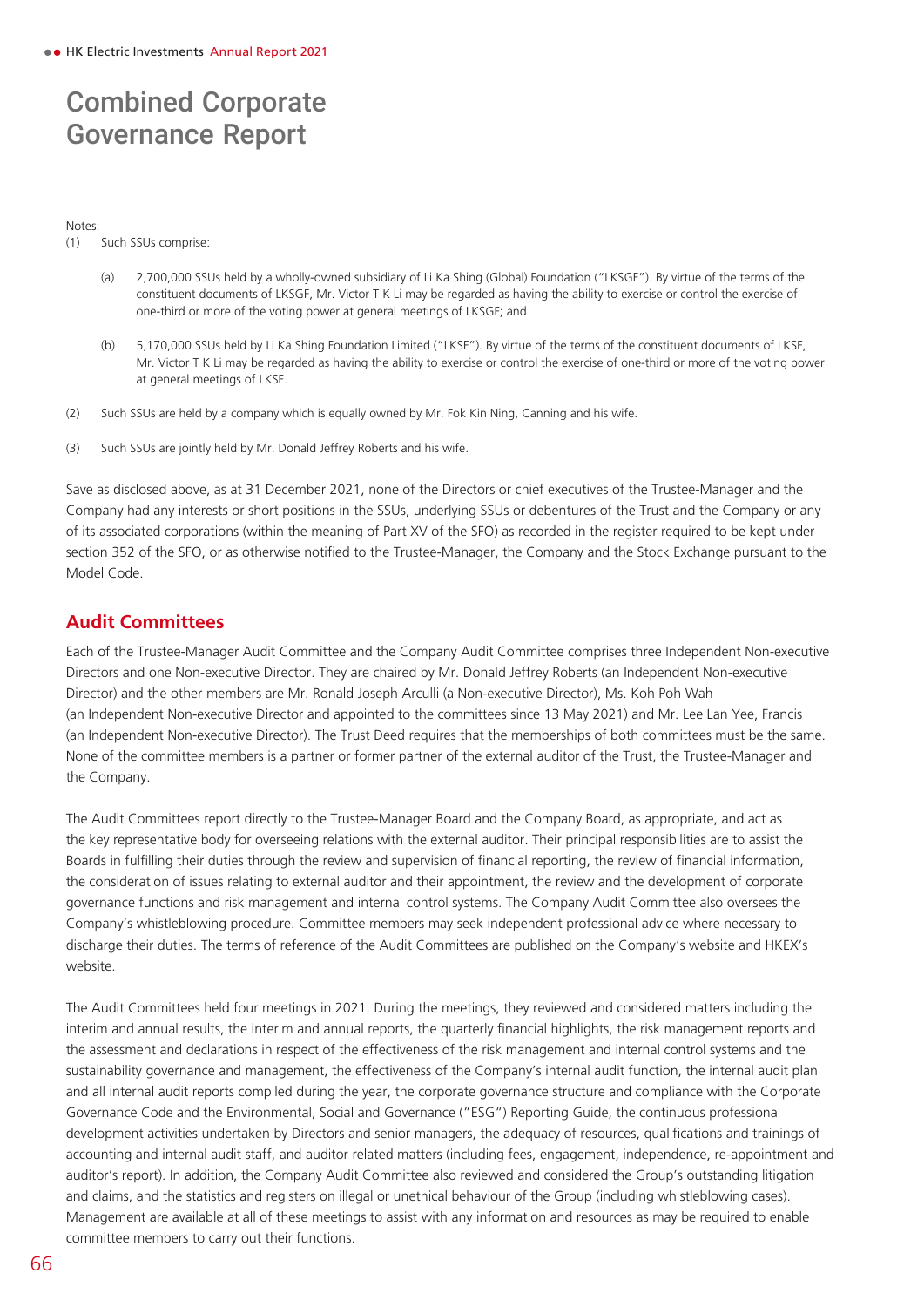Representatives from KPMG, the external auditor, were invited to attend two of the meetings to discuss the 2020 audited financial statements, the 2021 audit plan and various accounting matters with the committee members.

Subsequent to the financial year end, the Audit Committees reviewed at a meeting in March 2022 the consolidated financial statements of the Trust and of the Company and the financial statements of the Trustee-Manager for the year ended 31 December 2021, and the Annual Report 2021 and resolved to recommend the approval of the financial statements and the re-appointment of KPMG as the external auditor of the Trust, the Trustee-Manager and the Company for 2022.

## **Nomination Committee**

The Nomination Committee of the Company comprises three members, a majority of which are Independent Non-executive Directors. It is chaired by Mr. Lee Lan Yee, Francis (an Independent Non-executive Director), and the other members are Mr. Victor T K Li (a Non-executive Director) and Mr. Ralph Raymond Shea (an Independent Non-executive Director). The Trustee-Manager does not have a nomination committee as the Trust Deed and the Trustee-Manager's articles of association require the directors of the Company and the Trustee-Manager comprise the same individuals, and the requirement to establish a nomination committee is hence considered irrelevant to the Trustee-Manager.

The Nomination Committee reports directly to the Company Board. Its principal responsibilities are to review the structure, size, diversity profile and skills matrix of the Company Board, to facilitate the selection and nomination process, to assess the independence of Independent Non-executive Directors having regard to the criteria under the Listing Rules, and to make recommendations to the Company Board on the appointment or re-appointment of Directors and succession planning for Directors, as guided by the process and criteria in Director Nomination Policy and Board Diversity Policy as mentioned earlier in this report. Committee members may seek independent professional advice where necessary to discharge their duties. The terms of reference of the Nomination Committee of the Company are published on the Company's website and HKEX's website.

The Nomination Committee held a meeting in March 2021. During the meeting, members reviewed the structure, size and composition of the Company Board, the implementation and effectiveness of the Board Diversity Policy, and the independence of the Independent Non-executive Directors, and resolved to recommend the nomination of all the retiring Directors standing for re-election at the 2021 annual general meeting. During the year, members also considered and recommended the appointment of Ms. Koh Poh Wah as an Independent Non-executive Director.

## **Remuneration Committee**

The Remuneration Committee of the Company comprises three members, a majority of which are Independent Non-executive Directors. It is chaired by Mr. Donald Jeffrey Roberts (an Independent Non-executive Director), and the other members are Mr. Fok Kin Ning, Canning (the Chairman of the Company Board) and Dr. Fong Chi Wai, Alex (an Independent Non-executive Director). The Trustee-Manager does not have a remuneration committee as the Directors of the Trustee-Manager, in such capacity, are not entitled to any remuneration.

The Remuneration Committee reports directly to the Company Board. Its principal responsibilities include the review and consideration of the Company's policy for remuneration of Directors and management team, and the determination of their individual remuneration packages. The terms of reference of the Remuneration Committee are published on the Company's website and HKEX's website.

The Company Board has adopted a Policy on Remuneration of Full Time Directors and Management Team to provide guidance on the determination of remuneration of Executive Directors and management team, with reference to the Company's performance and profitability, industry remuneration benchmarks and prevailing market conditions. Remuneration should be performance-based and, coupled with an incentive system, competitive to attract and retain talented employees. The Group's Human Resources Division assists the Remuneration Committee by providing relevant remuneration data and market conditions for the Committee's consideration. Committee members may, if considered necessary, seek independent professional advice to perform their duties. The Trust Group does not have any equity-based remuneration during the year.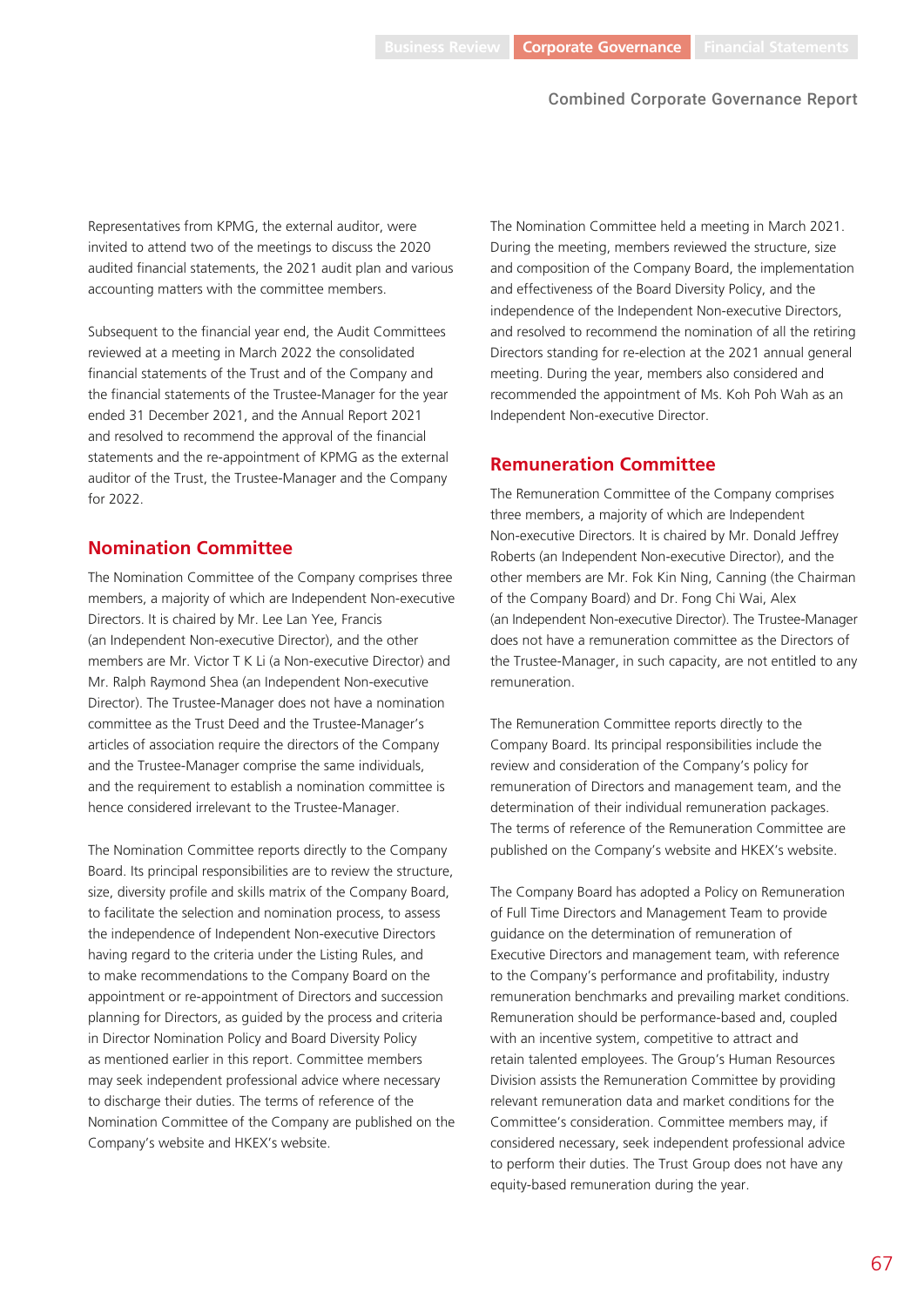The Remuneration Committee held a meeting in December 2021. During the meeting and under delegated responsibility from the Company Board, committee members considered and approved the performance-based bonus payable to the full time Executive Directors (namely, Mr. Wan Chi Tin, the Chief Executive Officer; Mr. Chan Loi Shun, Executive Director; Mr. Cheng Cho Ying, Francis, Operations Director and Mr. Chen Daobiao, Co-General Manager (Transmission & Distribution)) and management team of the Group in respect of the 2021 financial year and their remuneration package for 2022. No Director or member of the management team participated in the determination of his/her own remuneration. The committee, authorised by the Company Board, also reviewed and approved the 2022 wage and salary review proposal for the Group's employees.

The emoluments paid to each Director of the Company for the 2021 financial year are shown in note 12 to the financial statements on page 119 of the Annual Report. The remuneration paid to members of the management team for the 2021 financial year is disclosed by bands in the same note.

## **Sustainability Committee**

The Sustainability Committee of the Company comprised three members. It is chaired by Mr. Wan Chi Tin (the Chief Executive Officer), and the other members are Mr. Cheng Cho Ying, Francis (an Executive Director) and Dr. Fong Chi Wai, Alex (an Independent Non-executive Director).

The Sustainability Committee reports directly to the Company Board. Its principal responsibilities are to oversee management of, and advise the Company Board on, the development and implementation of the sustainability initiatives of the Group, review the related policies and practices, and assess and make recommendations on matters concerning the Group's sustainability development and risks. The Group's Sustainability Management Committee, a management-level committee chaired by the Chief Executive Officer, supports the Sustainability Committee to discharge its duties and drives and coordinates the Group's sustainability efforts, and promotes understanding of sustainability within the Group. Committee members may, if considered necessary, seek any information required from management or have access to independent professional advice. The terms of reference of the Sustainability Committee are published on the Company's website and HKEX's website.

The Sustainability Committee held two meetings in 2021. During the meetings, members considered the Group's sustainability framework and its sustainability objectives, strategies, risks and opportunities, priorities, initiatives, goals and performance and discussed areas for enhancing the Group's sustainability performance and reporting. They also reviewed the Sustainability Report 2020 and a series of sustainability and governance policies.

Subsequent to the financial year end, the Sustainability Committee at a meeting held in March 2022 reviewed and recommended for the Boards' approval the Sustainability Report 2021.

## **Company Secretary**

The Company Secretary of the Trustee-Manager and the Company supports the Boards by ensuring good information flow within the Boards and that board policy and procedures are followed. He is responsible for advising the Boards through the Chairman and/or the Chief Executive Officer on governance matters and also facilitates induction and professional development of Directors. The Company Secretary also acts as the secretary to all board committees.

The appointment and removal of the Company Secretary is subject to approval of the Boards. Although the Company Secretary reports to the Chairman and the Chief Executive Officer, all Directors have access for his relevant advice and service. Mr. Alex Ng, the Company Secretary of the Trustee-Manager and the Company, is an employee of the Group and has knowledge of the Group's daily affairs. He has received no less than 15 hours of relevant professional training during the year to refresh his skills and knowledge.

## **External Auditor**

## **Independence**

KPMG, the external auditor and Public Interest Entity Auditor registered in accordance with the Financial Reporting Council Ordinance, have confirmed that they have been, for the year ended 31 December 2021, independent of the Trustee-Manager, the Trust Group and the Group in accordance with the independence requirements of the HKICPA.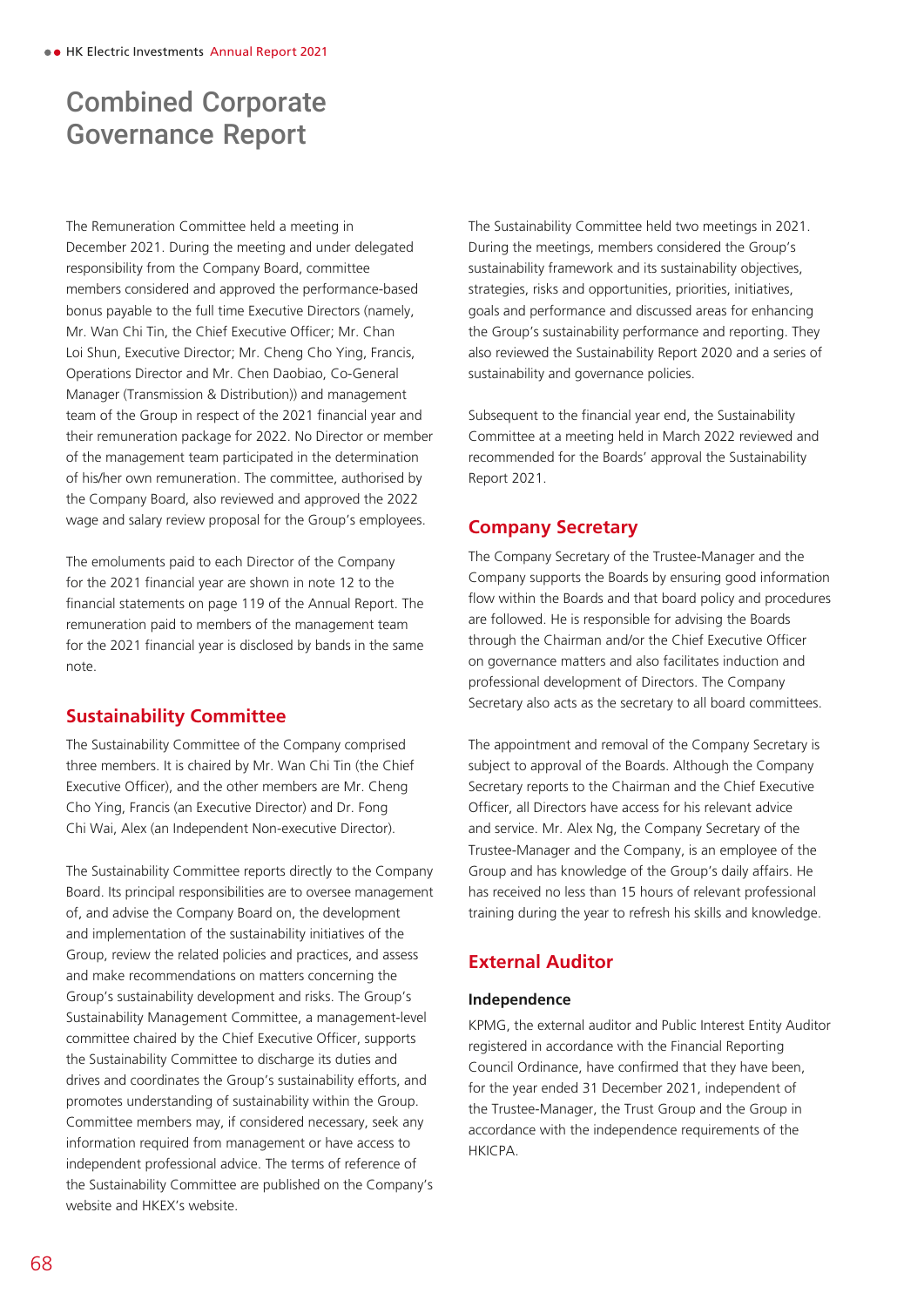#### **Rotation of Engagement Partner**

KPMG adopt a policy of rotating the engagement partner servicing their client companies every seven years in accordance with the requirements under the HKICPA's Code of Ethics for Professional Accountants. The last rotation in respect of the Group took place in the audit of the 2021 financial statements and the next rotation will take place in the audit of the 2028 financial statements.

#### **Reporting Responsibility**

The reporting responsibilities of KPMG are stated in the Independent Auditor's Reports on pages 84 to 89 and pages 172 and 173 of the Annual Report.

#### **Remuneration**

An analysis of the fees of KPMG for audit and non-audit services is shown in note 10 to the consolidated financial statements of the Trust and the Company on page 117 of the Annual Report and note 4 to the financial statements of the Trustee-Manager on page 180 of the Annual Report.

#### **Re-appointment**

A resolution for re-appointment of KPMG as auditor of the Trust, the Trustee-Manager and the Company will be proposed at the forthcoming annual general meeting. There has been no change in auditor since the respective dates of incorporation of the Trustee-Manager and the Company and the date of constitution of the Trust.

#### **Risk Management and Internal Control**

#### **Introduction**

The Boards have overall responsibility for evaluating and determining the nature and extent of the risks they are willing to take in achieving corporate strategic objectives, and overseeing the risk management and internal control systems. The Audit Committees assist the Boards in reviewing the effectiveness of the risk management and internal control systems to ensure that appropriate and effective systems are in place.

The Audit Committees review all significant aspects of risk management and internal control, including financial, operational and compliance controls, the adequacy of resources, qualifications and experience, training programmes and budgets of the staff of the Company's accounting, internal audit, and financial reporting functions, the process by which the Trustee-Manager and the Company evaluate their control environment and their risk assessment process, and the way in which business and control risks are managed. The Audit Committees also review the effectiveness of the internal audit function and its annual work plans, and consider the reports of the Chief Executive Officer and an Executive Director on the effectiveness of the systems of risk management and internal control, and make their recommendation to the Boards for approval of the annual financial statements.

At the meetings held in March and July 2021, the Audit Committees reviewed the effectiveness of the risk management and internal control systems of the Trust, the Company and the Trustee-Manager for the year 2020 and for the half year ended 30 June 2021 respectively, and considered the systems effective and adequate.

## **Risk Management and Internal Control Environment**

Effective risk management is fundamental to the achievement of the corporate strategic objectives, and an enterprise risk management policy is in place to outline the framework and processes adopted by the Group and provide top-down and bottom-up approaches to identify, assess, mitigate and monitor key risks at corporate and operating unit levels in a pro-active and structured manner. These key risks include risks in topics such as climate change, environmental compliance, supply reliability, and health and safety which the Group considered to be key material ESG issues. More details are given in the Risk Management and Risk Factors on pages 77 to 81 of the Annual Report.

The management encourages a risk aware and control conscious environment, setting objectives, performance targets or policies for the management of key risks including strategic planning, business operations, investments, legal and regulatory compliance, expenditure control, treasury, environment, health and safety, and customer service. The Trustee-Manager and the Company have a well-established organisational structure with defined levels of responsibility and authority and reporting procedures. There are inherent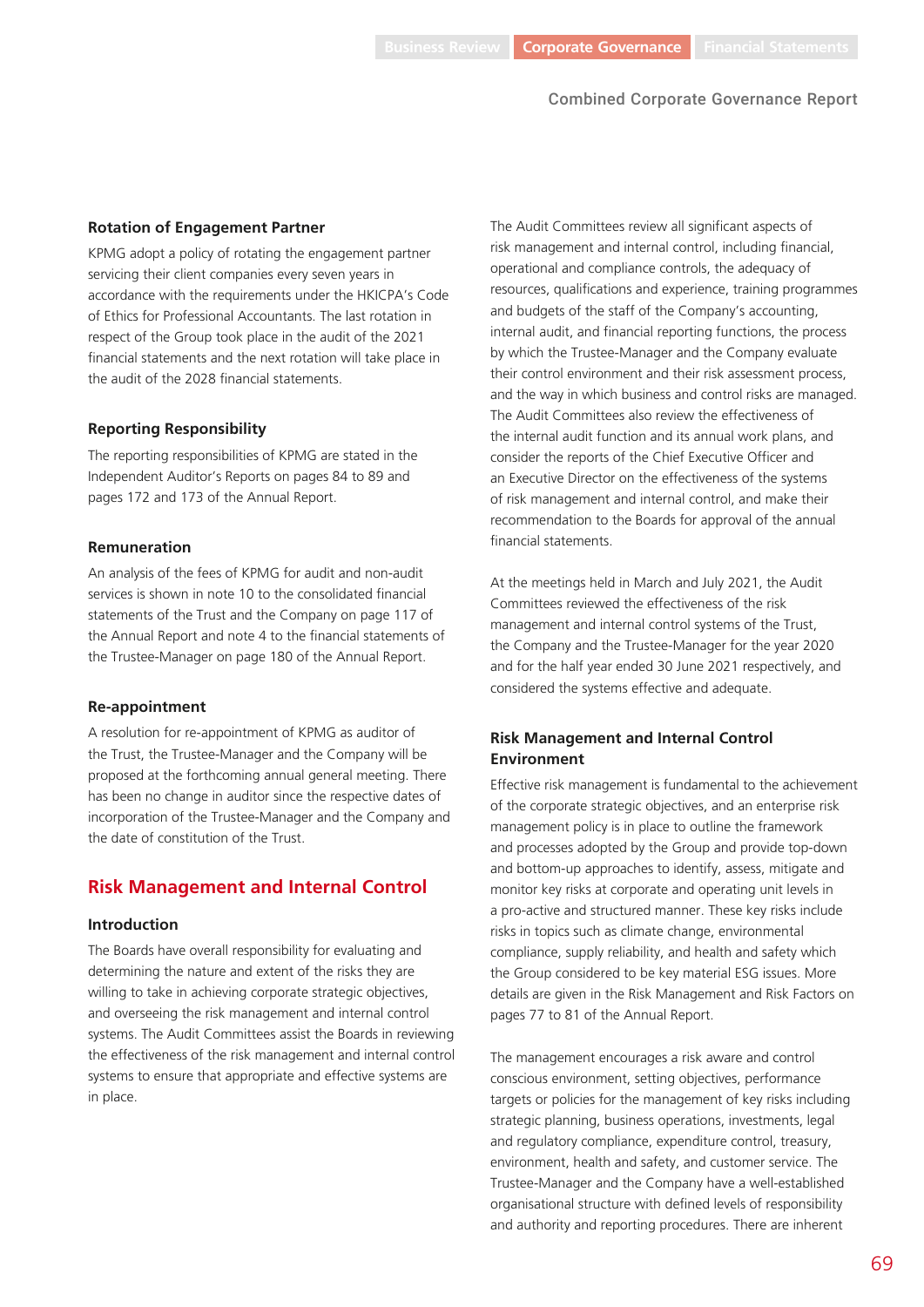limitations in any systems of risk management and internal control and accordingly the Trustee-Manager's and the Group's risk management and internal control systems are designed to manage rather than eliminate the risk of failure to achieve business objectives, and can only provide reasonable and not absolute assurance against material misstatement or loss.

Executive Directors review operational and financial reports and key operating statistics of each division and hold regular meetings with division general managers to review their reports.

Budgets are prepared annually by the management of each division and are subject to review and approval firstly by the Chief Executive Officer and then by the Company Board. Re-forecasts of operating results for the current year are prepared on a quarterly basis, reviewed for differences to the budget and for approval by the Executive Directors.

The Group Finance Division has established guidelines and procedures for the approval and control of expenditure. Operating expenditure is subject to overall budget control, with approval levels being set by reference to the level of authority of each executive and officer. Capital expenditure is also subject to overall control within the approved budget of individual projects with more specific control and approval being required for overspending, unbudgeted expenditure and material expenditure within the approved budget. Monthly reports of actual versus budgeted and approved expenditure are also reviewed.

The Treasury Department, reporting to an Executive Director, is in charge of the treasury function overseeing investment and funding activities. It regularly reports on the Group's cash and liquid investments, borrowings, outstanding contingent liabilities and financial derivatives commitments. The Boards have approved and adopted a treasury policy governing the management of financial risks (including interest rate risk, foreign exchange risk and liquidity risk) and the operational risks associated with such risk management activities. The treasury policy is reviewed by the Audit Committees from time to time.

The Group Legal and Company Secretarial Department, reporting to the Chief Executive Officer, is in charge of legal and company secretarial functions, overseeing, among other things, the Trust Group's compliance of the Listing Rules and other legal and regulatory requirements.

The Internal Audit Department, reporting to an Executive Director and the Audit Committees, provides independent assurance as to the existence and effectiveness of the risk management activities and internal controls in business operations. Staff members of the department are from a wide range of disciplines including accounting, engineering and information technology. Using risk assessment methodology and taking into account the scope and nature of the Group's activities and changes in operating environment, the Internal Audit Department prepares its yearly audit plan which is reviewed and approved by the Audit Committees. Its internal audit reports on the Group's operations are also reviewed and considered by the Audit Committees. The scope of work performed includes financial, operations and information technology review, recurring and ad hoc audit, fraud investigation, productivity efficiency review and laws and regulations compliance review. The Internal Audit Department follows up audit recommendations on implementation by operating units and the progress is reported to the Audit Committees regularly.

With the assistance of Internal Audit Department, the Chief Executive Officer and an Executive Director review, among other things, the profile of the significant risks and how these risks have been identified, evaluated and managed, the changes since the last assessment in the nature and extent of significant risks, and the Company's ability to respond to changes in its business and the external environment, the scope and quality of management's ongoing monitoring of the risk management and internal control systems. In addition, they review the work of internal audit function and other assurance providers, the extent and frequency of communication of monitoring results to the Audit Committees which enables them to assess control of the Company and the effectiveness of risk management, any significant failings or weaknesses in internal control that have been reported, the necessary actions that are being taken promptly to remedy any significant failings or weaknesses, and the effectiveness of the Company's processes for financial reporting and Listing Rules compliance.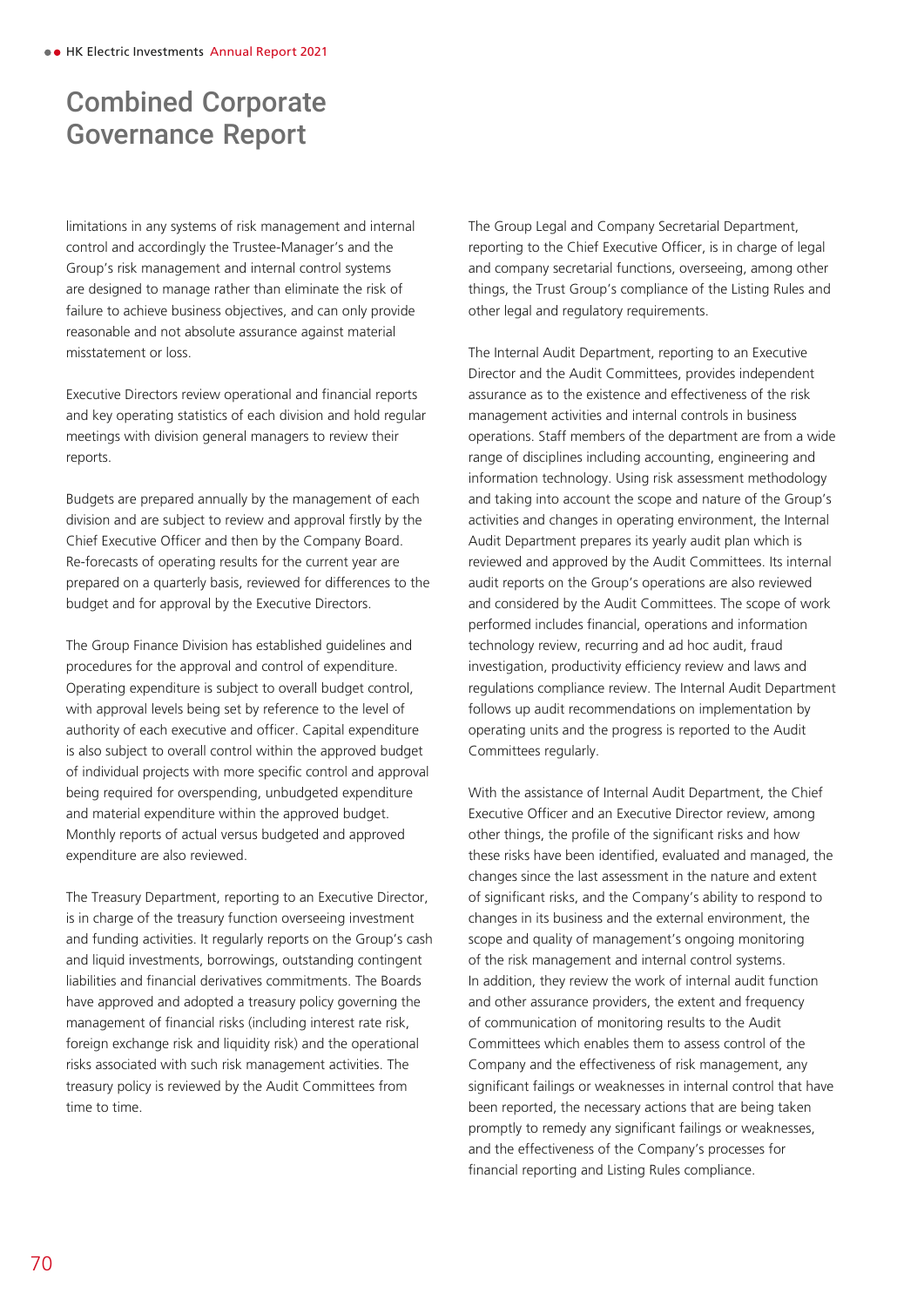In addition, they review the results of the self-assessment on internal controls. The assessment of the effectiveness of entity-level controls is the first tier of the internal control self-assessment. Division general managers and department heads conduct surveys on entity-level controls self-assessment with reference to five components of internal control, namely, Control Environment, Risk Assessment, Control Activities, Information and Communication, and Monitoring Activities. The second tier of internal control self-assessment at key business process level is also conducted to assess the effectiveness of controls over the operations within their areas of accountability and compliance with applicable laws and regulations. These assessments form part of the bases on which the Chief Executive Officer and an Executive Director formulate their opinion on risk management and internal control systems and report their results to the Audit Committees and the Boards.

The Chief Executive Officer and other Executive Directors also have the responsibility of developing and implementing risk mitigation strategies including the deployment of insurance to transfer the financial impact of risk. The Group Finance Division, working with each division, is responsible for arranging appropriate insurance coverage for the Trustee-Manager and the Trust Group.

Reports from the external auditor on material non-compliance with procedures and significant internal control weaknesses, if any, are presented to the Audit Committees. These reports are considered and reviewed and appropriate action is to be taken if required.

There are also procedures including pre-clearance on dealing in the Trust Group's securities by designated Directors, notification of regular blackout period and securities dealing restrictions to Directors and relevant employees, and dissemination of information for specified purpose and on a need-to-know basis have been implemented to guard against possible mishandling of inside information within the Group.

Pursuant to an agreement dated 14 January 2014 with Power Assets, the Company shares support services including the relevant financial and accounting, treasury and internal audit services with Power Assets to support risk management and internal control functions outlined above.

#### **Code of Conduct and Anti-corruption**

The Trustee-Manager and the Group recognise the need to maintain a culture of corporate ethics and anti-corruption, and place great emphasis on ethical standards and integrity in all aspects of the Group's operations.

The Group's Code of Conduct gives primary guidance in dealing with ethical issues, provides mechanisms to report unethical conduct and helps to foster a culture of honesty and accountability. All employees, and other stakeholders in certain situations, are required to adhere to the standards set out in the Code of Conduct. Guidance on specific matters are supplemented by other policies and procedures of the Group, as appropriate.

The Trustee-Manager and the Group have established the Anti-fraud and Anti-bribery Policy which, together with the Code of Conduct, prohibit any form of bribery or corruption. Accepting or offering advantages in any manner from or to clients, suppliers, or any person in connection with the Trustee-Manager's and the Group's business is prohibited. An anti-bribery control assessment is conducted biannually to evaluate the effectiveness of controls for managing bribery risks. A monitoring mechanism has been established to review compliance with anti-corruption laws and the Code of Conduct.

It is the responsibility of each Director and employee to avoid situations that may lead to or involve a conflict of interest, and make full disclosure of any dealings in case of potential or actual conflict. All Directors and employees who have access to and in control of the Trustee-Manager's and the Group's information are required to provide adequate safeguard to prevent any abuse or misuse of that information, and not to use it to secure personal advantage.

The Trustee-Manager and the Group ensure procurement of supplies and services are conducted in a manner of high ethical standards to promote fair and open competition. There are procurement and tendering procedures in place to ensure impartial selection of suppliers and contractors, and the hire of services and purchase of goods are based solely upon price, quality, suitability and need. Suppliers and contractors are expected to adhere to a high level of ethical standards as set out in the Code of Practice for Suppliers, and no corruption will be tolerated.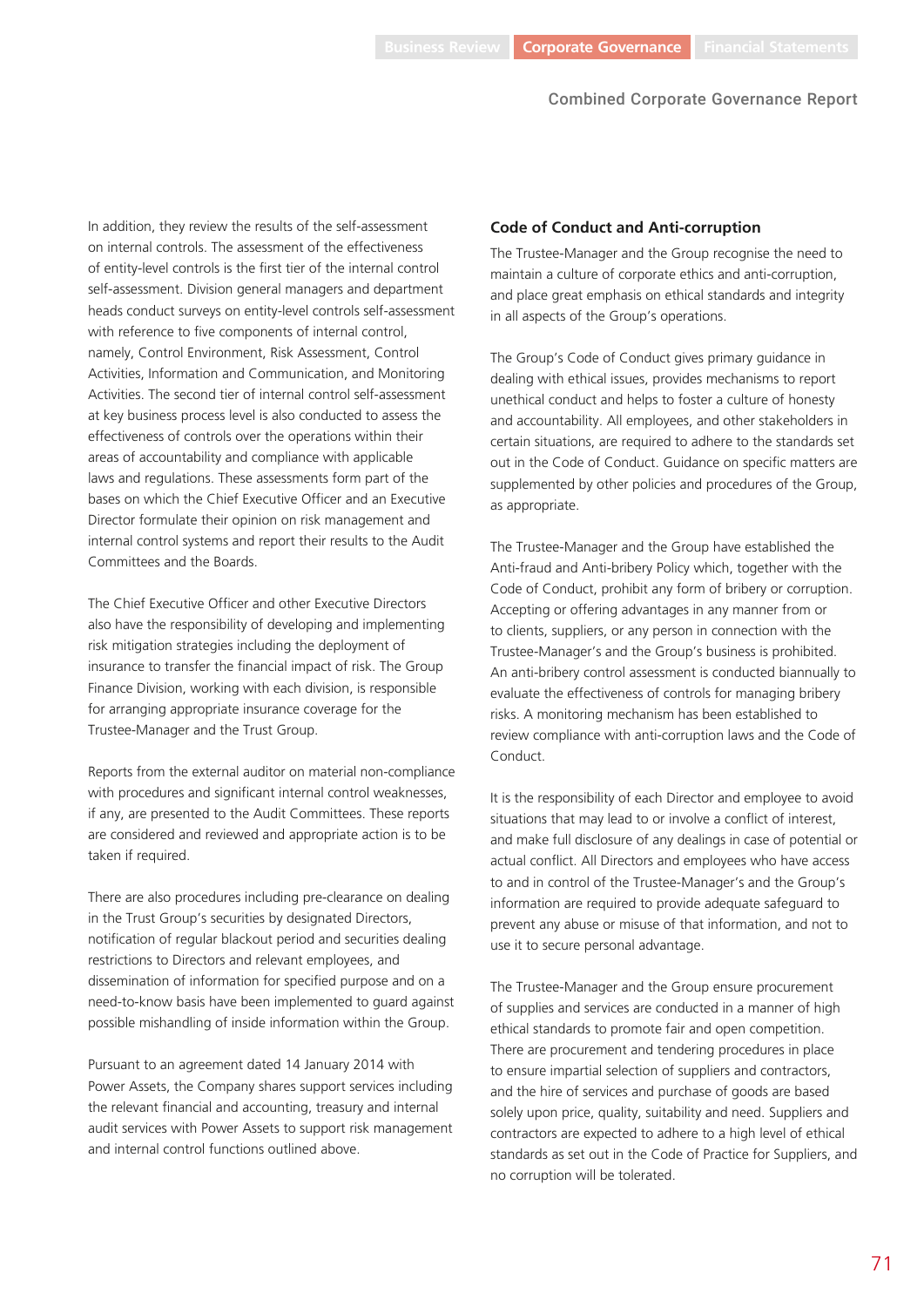## **Whistleblowing**

To ensure high standards of openness, probity and accountability, the whistleblowing procedures, as set out in the Code of Conduct and Whistleblowing Procedure, allow employees as well as customers, suppliers, contractors, debtors and creditors to report any suspected violation of the Code of Conduct or improprieties, misconduct or malpractice within the Group, including fraud and illegal acts. Investigations are carried out on all reported cases. The results are reported to the Company Audit Committee and the Chief Executive Officer, and disciplinary and remedial actions are taken as appropriate. During 2021, there were four reported whistleblowing cases, two of which involved breaches of the Code of Conduct, and no convicted case of corruption.

## **Holders of Share Stapled Units**

## **Share Stapled Units**

A Share Stapled Unit is the combination of the following securities or interests in securities which, subject to the provisions in the Trust Deed, can only be dealt with together and may not be dealt with individually or one without the others: (a) a unit in the Trust; (b) the beneficial interest in a specifically identified ordinary share of the Company linked to the unit and held by the Trustee-Manager as legal owner in its capacity as trustee-manager of the Trust; and (c) a specifically identified preference share of the Company stapled to the unit. The structure of the Trust Group and the Share Stapled Units is as follows:

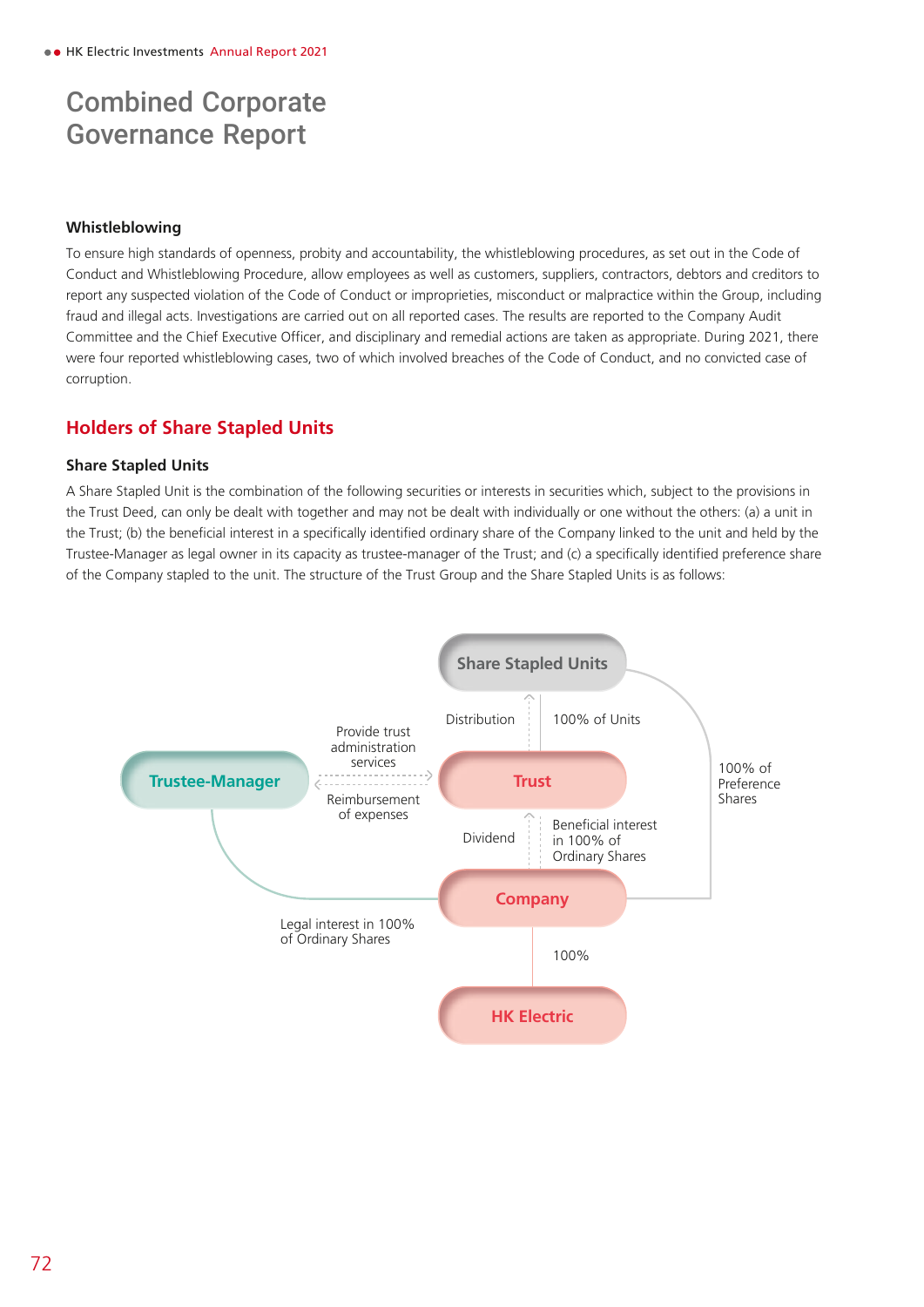#### **Constitutional Documents**

The current versions of the Trust Deed, and the memorandum and articles of association of each of the Trustee-Manager and the Company are available on the Company's website and HKEX's website. No changes were made to any of these constitutional documents during the year ended 31 December 2021.

#### **Public Float**

According to information that is available to the Trustee-Manager and the Company and within the knowledge of the Directors, the percentage of the Share Stapled Units which are in the hands of the public exceeds 25% of the total number of issued Share Stapled Units.

#### **Distribution Policy**

The Boards have adopted a distribution policy which outlines the principles of payment on distribution. The policy states that the Boards have a single-minded focus on delivering stable distribution to Holders of Share Stapled Units in accordance with the stated intention contained in the Trust Deed and the Company's articles of association. The level of such distribution from time to time will depend on prevailing business conditions and the Company's capital requirements and earning performance.

#### **Registration and related matters**

The Trustee-Manager and the Company handle registration matters relating to Share Stapled Units, such as transfer of Share Stapled Units, change of address, change of distribution payment instruction, issue and/or loss of Share Stapled Unit certificates and death of Holders of Share Stapled Units, through Computershare Hong Kong Investor Services Limited, the share stapled units registrar, whose contact details are set out on page 188 of the Annual Report.

#### **Financial Calendar and Other Information**

A financial calendar of the announced key dates for 2021 and 2022 and other relevant information of the Share Stapled Units are set out on page 189 of the Annual Report.

#### **Rights relating to General Meeting**

Pursuant to the Company's articles of association, any two or more shareholders of the Company (or a shareholder of the Company if such shareholder is a recognised clearing house or its nominees) may requisite for the convening of an extraordinary general meeting to put forward proposals for transaction, provided that such requisitionists hold as at the date of deposit of the requisition not less than, for as long as the Trust Deed remains in force, 5% or, thereafter, one-tenth of the paid up capital of the Company which carries the right of voting at general meetings of the Company. The requisition stating the objects of the meeting should be signed by the requisitionists and deposited at the principal office of the Company in Hong Kong. Pursuant to the Trust Deed, the Trustee-Manager may (and the Trustee-Manager shall at the request in writing of registered holders of units of the Trust holding not less than 5% of the units (as a component of the Share Stapled Units) of the Trust for the time being in issue and outstanding) at any time convene an extraordinary general meeting of registered holders of units at such time or place in Hong Kong. Holders of Share Stapled Units can refer to the detailed requirements and procedures as set forth in the relevant sections of the Trust Deed and the articles of association of the Company when making any requisitions or proposals for transaction at the general meetings.

## **Conflict of Interest**

The Trustee-Manager and the Company have implemented certain measures to deal with potential conflict of interest issue between (1) the Trust; and (2) any unitholder holding 30% or more of the units in issue, or any Director or shareholder of the Trustee-Manager holding 30% or more of the issued shares in the Trustee-Manager. Under the Company's articles of association, if a substantial shareholder or a Director has a conflict of interest in a matter to be considered by the board which it has determined to be material, the matter should be dealt with by a physical board meeting instead of a circulating written resolution and independent non-executive directors who, and whose close associates, have no material interest in the transaction should be present at that board meeting. Further, pursuant to the Trust Deed and the Trustee-Manager's articles of association, a Director of the Trustee-Manager must give priority to the interest of all the registered holders of units as a whole over the interest of the Company in the event of a conflict between the interest of all the registered holders of units as a whole and the interest of the Company.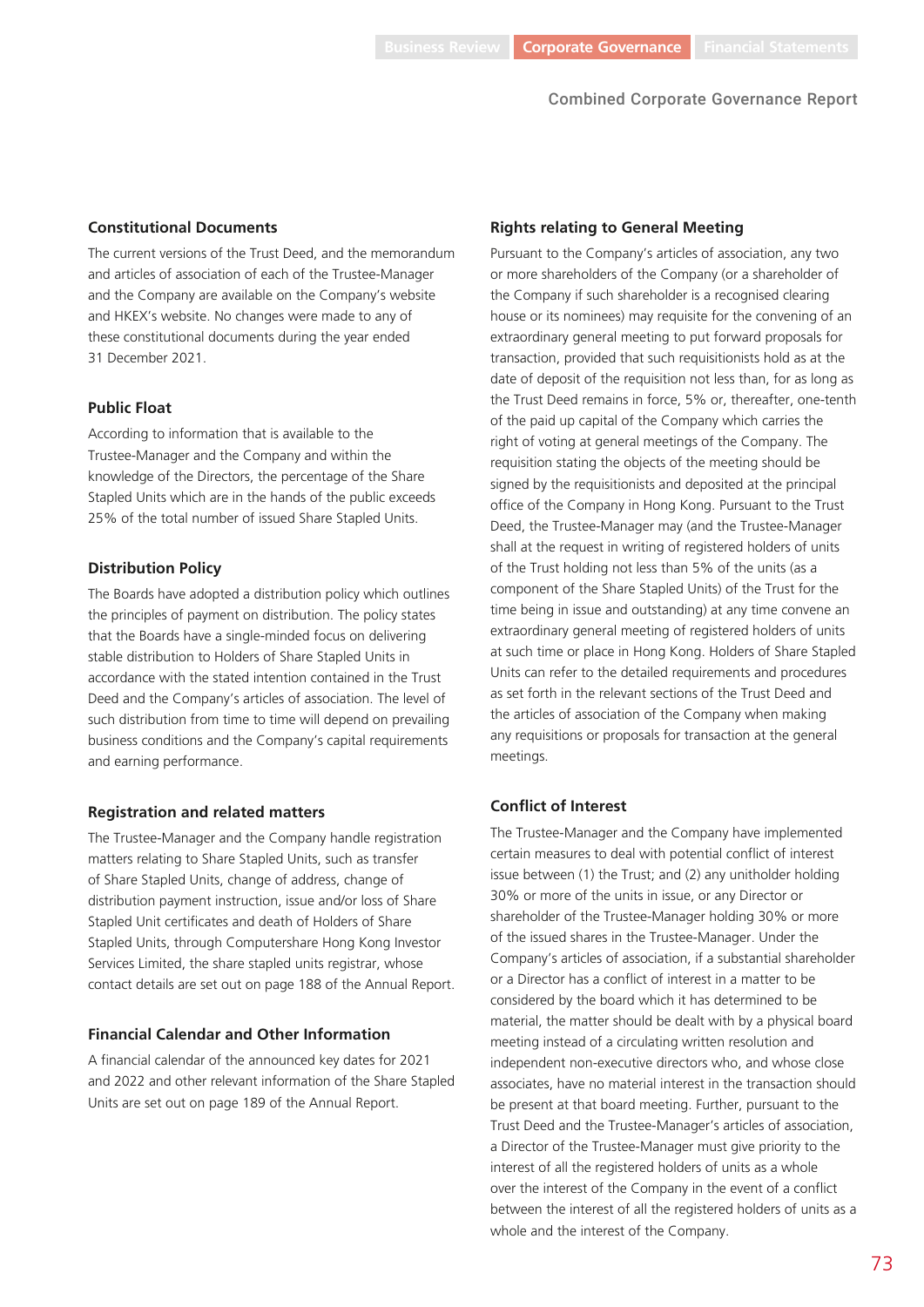A committee, comprising all Independent Non-executive Directors, has reviewed compliance by Power Assets in 2021 of the terms of a non-competition deed dated 14 January 2014. Pursuant to the deed, Power Assets agreed, save for certain exceptions, not to, and to procure its members not to, carry on, or be engaged in or interested in the business of generation, transmission, distribution and supply of electricity in Hong Kong. Taking into consideration the 2021 written compliance confirmation from Power Assets and all other relevant factors, the committee is of the view that Power Assets complied with the terms of the above non-competition deed during 2021.

## **Disclosure under the Trust Deed**

Pursuant to the Trust Deed, the Trustee-Manager Board confirms that:

- (i) Any charges paid and payable out of the trust property of the Trust to the Trustee-Manager for the year ended 31 December 2021 are in accordance with the Trust Deed;
- (ii) The connected transactions were entered into (i) in the ordinary and usual course of business of the Group; (ii) either on normal commercial terms or on terms no less favourable to the Group than terms available to or obtained from independent third parties, with the relevant agreements governing them on terms that are fair and reasonable and in the interests of the Holders of Share Stapled Units as a whole; and
- (iii) It is not aware of any violation of duties of the Trustee-Manager which would have a material adverse effect on the business of the Trust or on the interests of all Holders of Share Stapled Units as a whole.

## **Communications with Holders of Share Stapled Units**

The Trustee-Manager and the Company have established the Holder of Share Stapled Units Communication Policy, which is published on the website of the Company, to lay down the framework and put in place a range of communication channels between themselves and Holders of Share Stapled Units and investors to promote effective communication.

## *General Meetings*

Annual general meeting and other general meetings are the primary forums for communications with Holders of Share Stapled Units and their participation and for Directors to develop a balanced understanding of their views.

## *2021 Annual General Meeting*

The 2021 annual general meeting (the "AGM"), held at Harbour Grand Kowloon on 12 May 2021, was held as a hybrid meeting for the first time. In addition to the traditional physical attendance, Holders of Share Stapled Units had the option of attending, participating and voting at the AGM through online access. The online access option allowed Holders of Shares Stapled Units to participate in the AGM and helped to protect their health and safety against possible exposure to the COVID-19 pandemic. The notice of meeting, the annual report and the circular containing information on the proposed resolutions were sent to Holders of Share Stapled Units on 7 April 2021, more than 20 clear business days (as required by the Listing Rules) and more than 21 clear days (as required by the Company's articles of association) prior to the meeting.

The AGM was attended by all Directors, other than one Non-executive Director who was not able to attend due to other commitment. The chairmen and members of all board committees as well as representatives from KPMG, the external auditor, were available at the meeting to answer questions from the Holders of Share Stapled Units, which could either be raised at the meeting venue or online. A separate resolution was proposed in respect of each substantially separate issue and voted by way of a poll, and the poll voting procedure was explained fully to Holders of Share Stapled Units at the start of the meeting. Computershare Hong Kong Investor Services Limited, the share stapled units registrar, acted as scrutineer for the poll.

All resolutions proposed at the meeting were ordinary resolutions and were passed by more than 50% of the votes, with the percentage of votes in favour set out below:

– Audited Financial Statements of the Trust and the Company and of the Trustee-Manager, the Combined Report of the Directors, and the Independent Auditor's Reports for the year ended 31 December 2020 (99.9644%);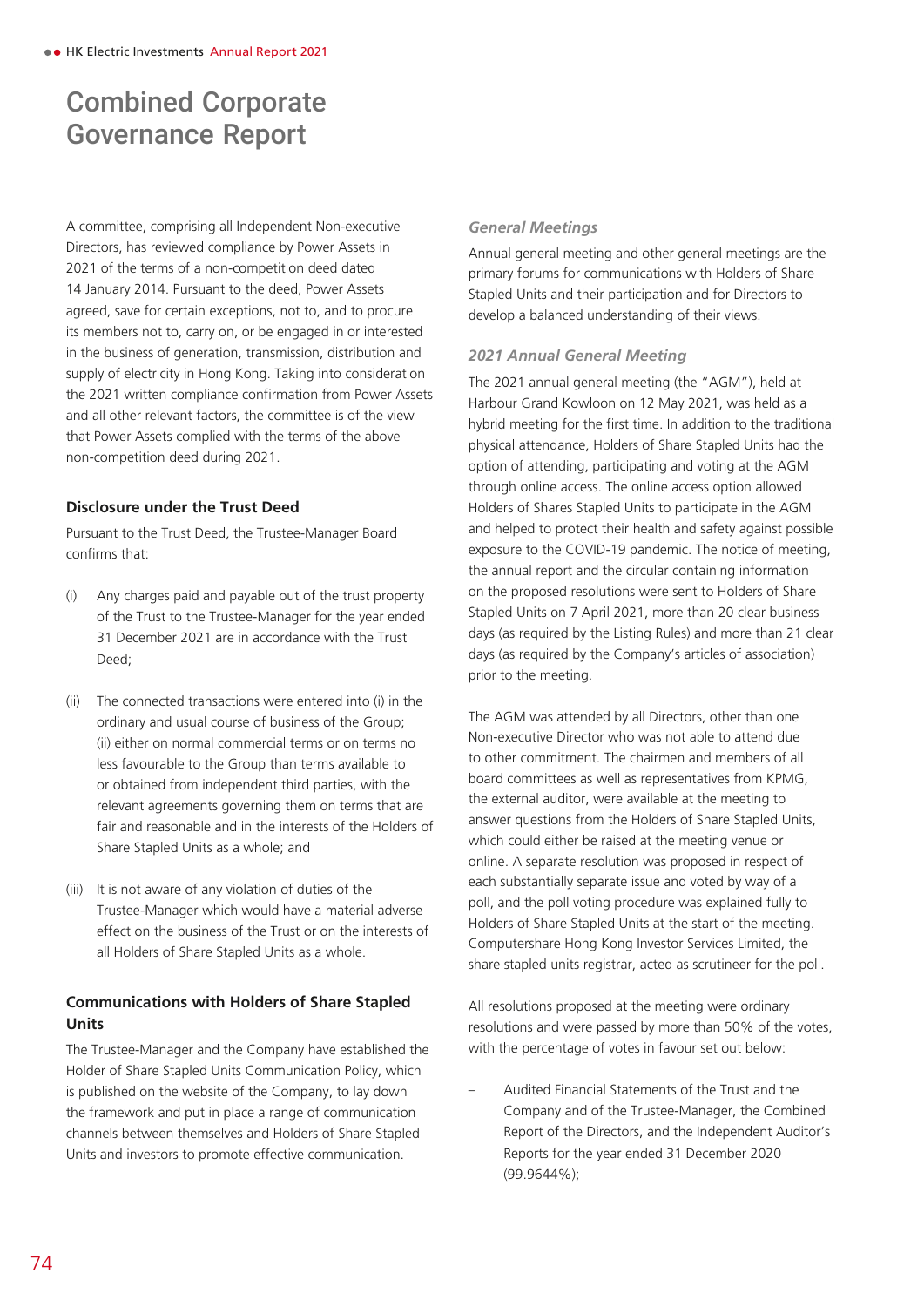- Election of Mr. Victor T K Li (98.2367%), Mr. Wan Chi Tin (99.5322%), Mr. Fahad Hamad A H Al-Mohannadi (95.8754%), Mr. Chan Loi Shun (99.2688%), Mr. Kwan Kai Cheong (98.5887%) and Mr. Zhu Guangchao (91.6416%) as Directors;
- Re-appointment of KPMG as auditor of the Trust, the Trustee-Manager and the Company and authorisation of Directors of the Trustee-Manager and the Company to fix auditor's remuneration (99.8126%); and
- General mandate to Directors of the Trustee-Manager and the Company to issue and deal with additional Share Stapled Units not exceeding 10% of the total number of Share Stapled Units in issue (99.9950%).

The poll results, including the number of Share Stapled Units voted for and against each resolution, were announced to the meeting on its conclusion and subsequently posted on the Company's and HKEX's websites on the same day.

#### *Financial and Other Reporting*

The Trustee-Manager and the Company report operating results for the first half of the financial year and the full financial year and produce interim and annual reports, and from time to time communicate other information with Holders of Share Stapled Units by way of announcement or circular, in accordance with the requirements of the Listing Rules and applicable laws. They also publish sustainability report for the full financial year to report on its approach, commitments and strategy to sustainability, key achievements with regard to its sustainability performance during the year and plans and targets for the future.

## *Corporate Website*

The Company's corporate website at www.hkei.hk is an information platform to facilitate communications with Holders of Share Stapled Units, the investor community and other stakeholders. It contains a wide range of information, including financial results, annual and interim reports, sustainability reports, notices, announcements and circulars, press releases and other corporate publications. An e-subscription service is available to enable subscribers to register and receive notification when financial and sustainability reports and Listing Rules announcements are posted.

Holders of Share Stapled Units may, as a standing or an ad hoc instruction, elect to receive certain corporate communication (such as the notices of general meetings and accompanying papers, circulars, annual reports and interim reports) by post. In the absence of any such instructions, they will receive a notification letter informing them of the release of the documents on the Company's and HKEX's websites, but may at any time notify the Company by mail or email of any change in their choice of language (English or Chinese or both) or means of receiving (printed version or access through the Company's website) corporate communications. Holders of Share Stapled Units are encouraged to access corporate communications through the Company's website to support the environment and reduce paper consumption.

## *Investor Relations*

All Holders of Share Stapled Units may put enquiries to the Boards at general meetings, whether they attend the meetings physically or through online access, and at other times by writing to the Company for the attention of an Executive Director, the Chief Financial Officer or the Company Secretary, whose contact channels are set out on page 188 of the Annual Report.

To facilitate communication with Holders of Share Stapled Units and the investment community and solicit their views, meetings, briefings and roadshows with investors and analysts are held from time to time, as appropriate.